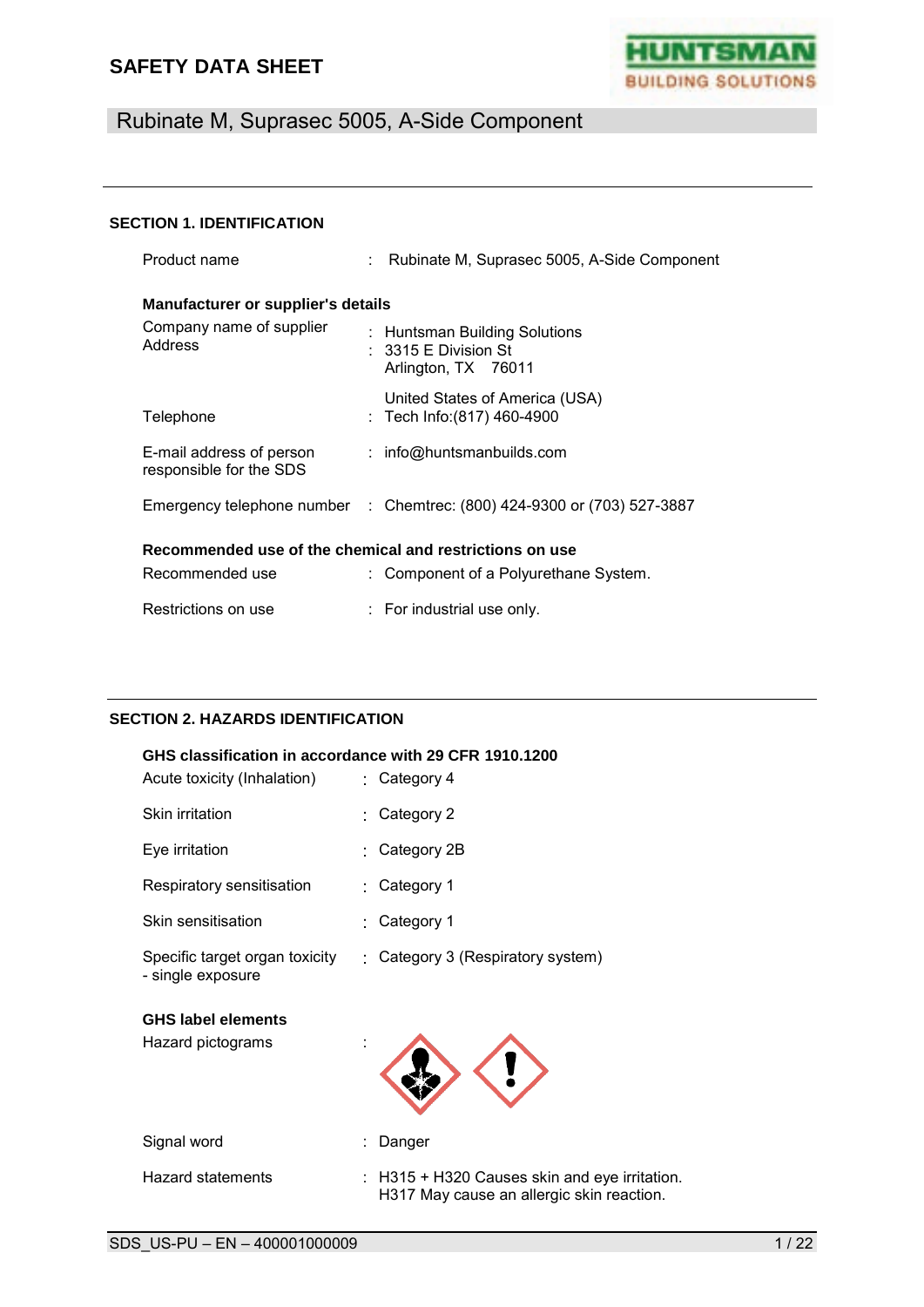

|                          | Print Date 08/03/2021                                                                                                                                                                                                                                                                                                                                                                                                                                                                                                                                                                                                                                                                                                                                                                                                                                                                                                                                                                                                                                                                                                                                                                                                                                                                                                                                                                              |
|--------------------------|----------------------------------------------------------------------------------------------------------------------------------------------------------------------------------------------------------------------------------------------------------------------------------------------------------------------------------------------------------------------------------------------------------------------------------------------------------------------------------------------------------------------------------------------------------------------------------------------------------------------------------------------------------------------------------------------------------------------------------------------------------------------------------------------------------------------------------------------------------------------------------------------------------------------------------------------------------------------------------------------------------------------------------------------------------------------------------------------------------------------------------------------------------------------------------------------------------------------------------------------------------------------------------------------------------------------------------------------------------------------------------------------------|
|                          | H332 Harmful if inhaled.<br>H334 May cause allergy or asthma symptoms or breathing<br>difficulties if inhaled.<br>H335 May cause respiratory irritation.                                                                                                                                                                                                                                                                                                                                                                                                                                                                                                                                                                                                                                                                                                                                                                                                                                                                                                                                                                                                                                                                                                                                                                                                                                           |
| Precautionary statements | <b>Prevention:</b><br>P261 Avoid breathing dust/ fume/ gas/ mist/ vapours/ spray.<br>P264 Wash skin thoroughly after handling.<br>P271 Use only outdoors or in a well-ventilated area.<br>P272 Contaminated work clothing should not be allowed out of<br>the workplace.<br>P280 Wear protective gloves.<br>P285 In case of inadequate ventilation wear respiratory<br>protection.<br><b>Response:</b><br>P302 + P352 IF ON SKIN: Wash with plenty of soap and water.<br>P304 + P340 + P312 IF INHALED: Remove person to fresh air<br>and keep comfortable for breathing. Call a POISON<br>CENTER/doctor if you feel unwell.<br>P305 + P351 + P338 IF IN EYES: Rinse cautiously with water<br>for several minutes. Remove contact lenses, if present and easy<br>to do. Continue rinsing.<br>P333 + P313 If skin irritation or rash occurs: Get medical advice/<br>attention.<br>P337 + P313 If eye irritation persists: Get medical advice/<br>attention.<br>P342 + P311 If experiencing respiratory symptoms: Call a<br>POISON CENTER/doctor.<br>P362 Take off contaminated clothing and wash before reuse.<br>Storage:<br>P403 + P233 Store in a well-ventilated place. Keep container<br>tightly closed.<br>P405 Store locked up.<br>Disposal:<br>P501 Dispose of contents/container to an approved facility in<br>accordance with local, regional, national and international<br>regulations. |
|                          |                                                                                                                                                                                                                                                                                                                                                                                                                                                                                                                                                                                                                                                                                                                                                                                                                                                                                                                                                                                                                                                                                                                                                                                                                                                                                                                                                                                                    |

### **Other hazards**

None known.

### **SECTION 3. COMPOSITION/INFORMATION ON INGREDIENTS**

Substance / Mixture : Substance

#### **Hazardous components**

| Chemical name                       | CAS-No.   | Concentration (% w/w) |
|-------------------------------------|-----------|-----------------------|
| l Diphenvlmethanediisocvanate       | 9016-87-9 | $50 - 70$             |
| 4,4'-methylenediphenyl diisocyanate | 101-68-8  | $30 - 50$             |

The specific chemical identity and/or exact percentage (concentration) of composition may be withheld as a trade secret.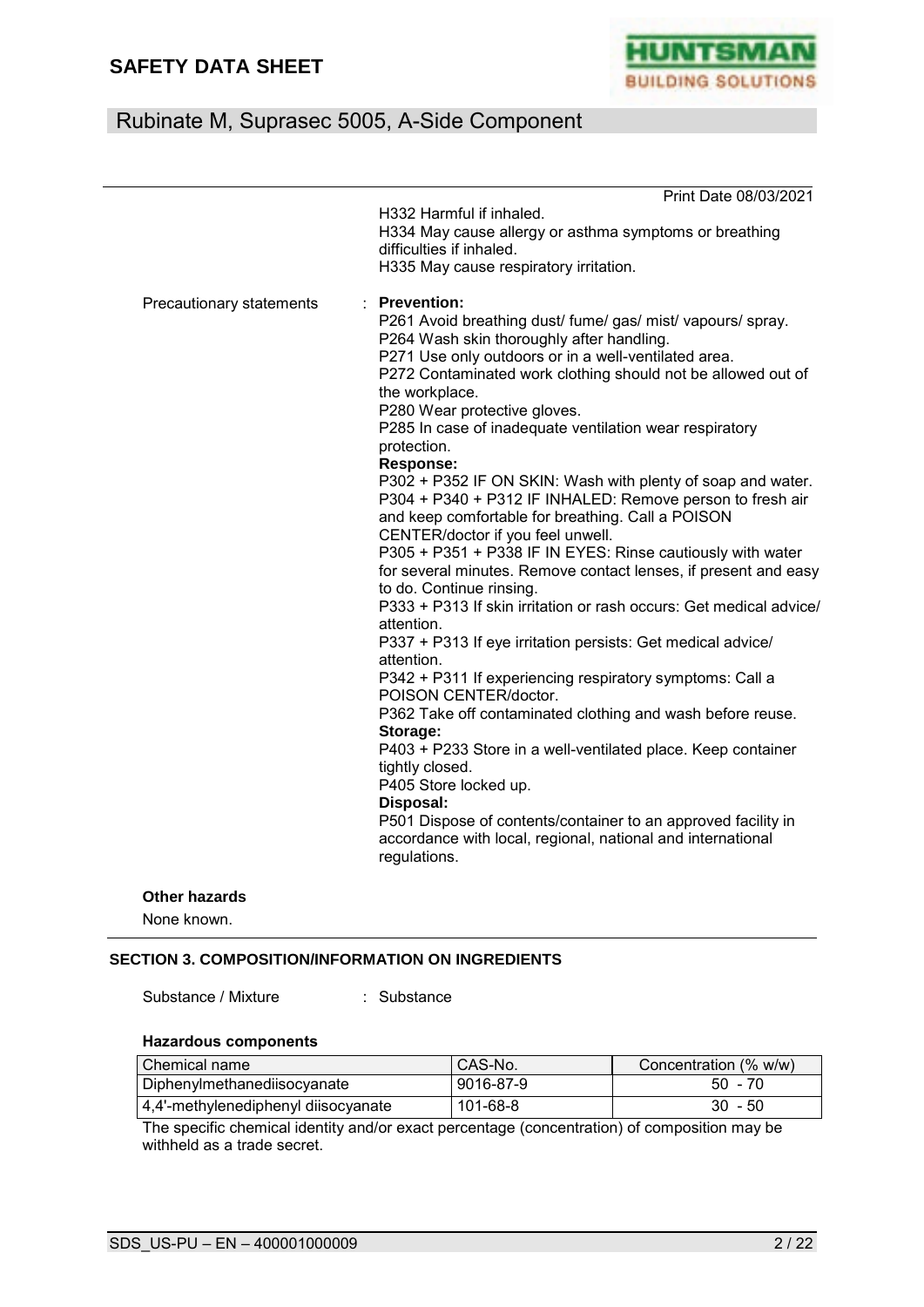

# Rubinate M, Suprasec 5005, A-Side Component

#### **SECTION 4. FIRST AID MEASURES**

| General advice          | : Move out of dangerous area.<br>Do not leave the victim unattended.<br>Get medical attention immediately if symptoms occur.<br>Show this safety data sheet to the doctor in attendance.                                                                                                                                                                                                                                                                                                                                                                                                                                                                                                                                                                                                                                                        |
|-------------------------|-------------------------------------------------------------------------------------------------------------------------------------------------------------------------------------------------------------------------------------------------------------------------------------------------------------------------------------------------------------------------------------------------------------------------------------------------------------------------------------------------------------------------------------------------------------------------------------------------------------------------------------------------------------------------------------------------------------------------------------------------------------------------------------------------------------------------------------------------|
| If inhaled              | If breathed in, move person into fresh air.<br>Call a physician or poison control centre immediately.<br>Keep patient warm and at rest.<br>Keep respiratory tract clear.<br>If breathing is difficult, give oxygen.<br>If breathing is irregular or stopped, administer artificial<br>respiration.<br>If unconscious, place in recovery position and seek medical<br>advice.<br>Consult a physician immediately if symptoms such as<br>shortness of breath or asthma are observed.<br>A hyper-reactive response to even minimal concentrations of<br>diisocyanates may develop in sensitised persons.<br>The exposed person may need to be kept under medical<br>surveillance for 48 hours.<br>LC50 (rat) : ca. 490 mg/m <sup>3</sup> (4 hours) : using experimentally<br>produced respirable aerosol having aerodynamic diameter<br><5microns. |
|                         | Methods used to generate the exposure concentrations in the<br>animal studies use extreme laboratory conditions and does<br>not represent actual exposure conditions of the material in the<br>workplace, storage, transportation or expected use on the<br>market due to the very low vapor pressure. Therefore, these<br>test results cannot be used to for hazard classification of the<br>material. Rather, an acute toxicity estimate is calculated<br>based on weight of evidence and expert judgement and is<br>used to justify a modified classification for acute inhalation<br>toxicity.                                                                                                                                                                                                                                              |
| In case of skin contact | In case of contact, immediately flush skin with soap and plenty<br>of water.<br>Take off contaminated clothing and shoes immediately.<br>Wash contaminated clothing before reuse.<br>Thoroughly clean shoes before reuse.<br>Call a physician if irritation develops or persists.<br>An MDI study has demonstrated that a polyglycol-based skin<br>cleanser (such as D-Tam™, PEG-400) or corn oil may be<br>more effective than soap and water.                                                                                                                                                                                                                                                                                                                                                                                                 |
| In case of eye contact  | Rinse immediately with plenty of water, also under the eyelids,<br>for at least 15 minutes.<br>If easy to do, remove contact lens, if worn.<br>Protect unharmed eye.<br>Keep eye wide open while rinsing.<br>Seek medical advice.                                                                                                                                                                                                                                                                                                                                                                                                                                                                                                                                                                                                               |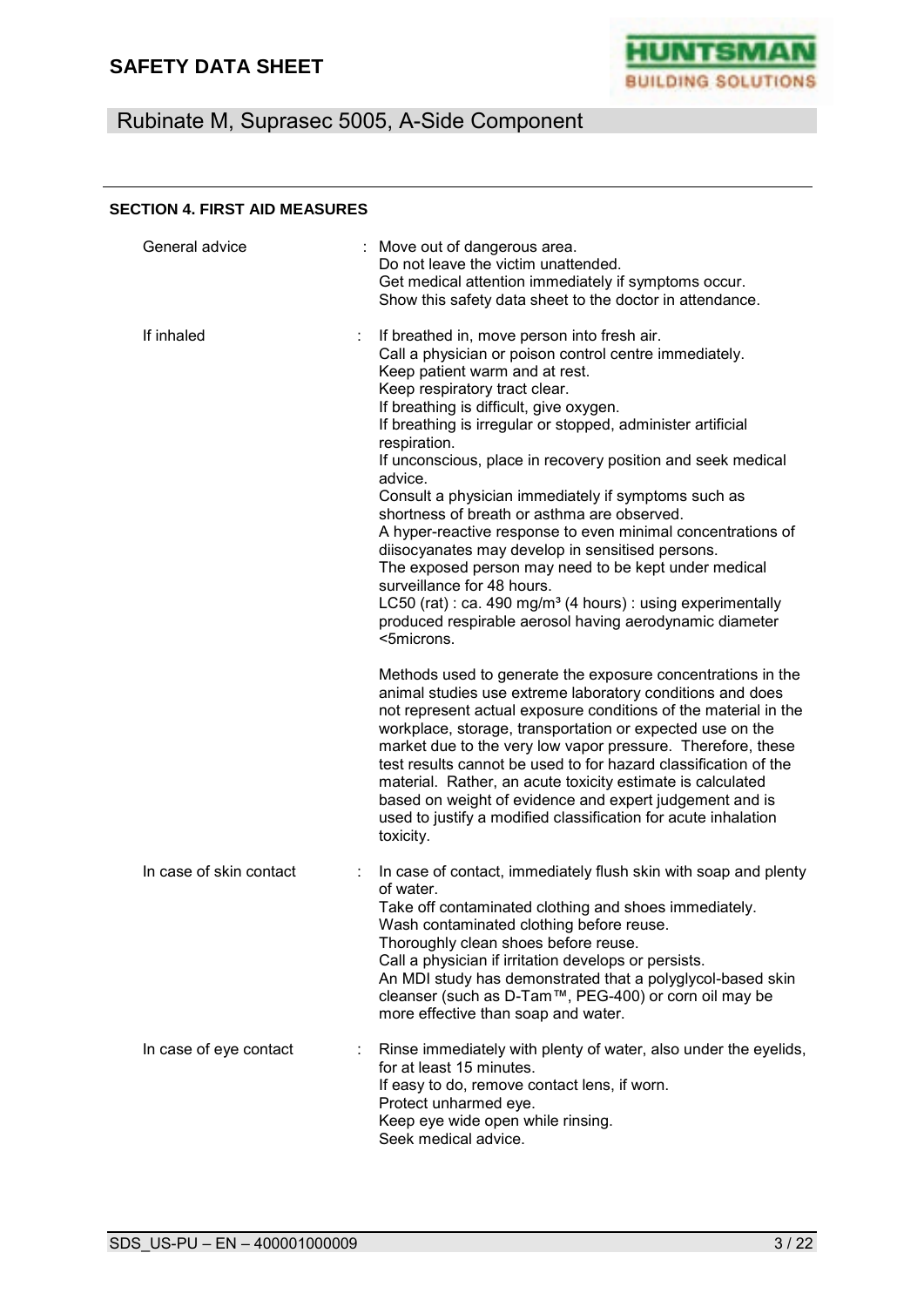

# Rubinate M, Suprasec 5005, A-Side Component

| If swallowed                                                      | Gently wipe or rinse the inside of the mouth with water.<br>DO NOT induce vomiting unless directed to do so by a<br>physician or poison control center.<br>Keep respiratory tract clear.<br>Keep at rest.<br>If a person vomits when lying on his back, place him in the<br>recovery position.<br>Never give anything by mouth to an unconscious person.<br>Take victim immediately to hospital.<br>If symptoms persist, call a physician.                                                                                                                                                                                                                                         |
|-------------------------------------------------------------------|------------------------------------------------------------------------------------------------------------------------------------------------------------------------------------------------------------------------------------------------------------------------------------------------------------------------------------------------------------------------------------------------------------------------------------------------------------------------------------------------------------------------------------------------------------------------------------------------------------------------------------------------------------------------------------|
| Most important symptoms<br>and effects, both acute and<br>delayed | Severe allergic skin reactions, bronchiospasm and<br>anaphylactic shock<br>This product is a respiratory irritant and potential respiratory<br>sensitiser: repeated inhalation of vapour or aerosol at levels<br>above the occupational exposure limit could cause respiratory<br>sensitisation.<br>Symptoms may include irritation to the eyes, nose, throat and<br>lungs, possibly combined with dryness of the throat, tightness<br>of chest and difficulty in breathing.<br>The onset of the respiratory symptoms may be delayed for<br>several hours after exposure.<br>A hyper-reactive response to even minimal concentrations of<br>MDI may develop in sensitised persons. |
| Protection of first-aiders                                        | : No action shall be taken involving any personal risk or without<br>suitable training.<br>It may be dangerous to the person providing aid to give<br>mouth-to-mouth resuscitation.<br>If potential for exposure exists refer to Section 8 for specific<br>personal protective equipment.<br>First Aid responders should pay attention to self-protection<br>and use the recommended protective clothing                                                                                                                                                                                                                                                                           |
| Notes to physician                                                | Symptomatic and supportive therapy as needed. Following<br>severe exposure medical follow-up should be monitored for at<br>least 48 hours.                                                                                                                                                                                                                                                                                                                                                                                                                                                                                                                                         |
|                                                                   | The first aid procedure should be established in consultation<br>with the doctor responsible for industrial medicine.                                                                                                                                                                                                                                                                                                                                                                                                                                                                                                                                                              |

#### **SECTION 5. FIREFIGHTING MEASURES**

| Suitable extinguishing media :    | Use extinguishing measures that are appropriate to local<br>circumstances and the surrounding environment.<br>Foam<br>Carbon dioxide (CO2)<br>Dry powder |
|-----------------------------------|----------------------------------------------------------------------------------------------------------------------------------------------------------|
| Unsuitable extinguishing<br>media | Water may be used if no other available and then in copious<br>quantities. Reaction between water and hot isocyanate may<br>be vigorous.                 |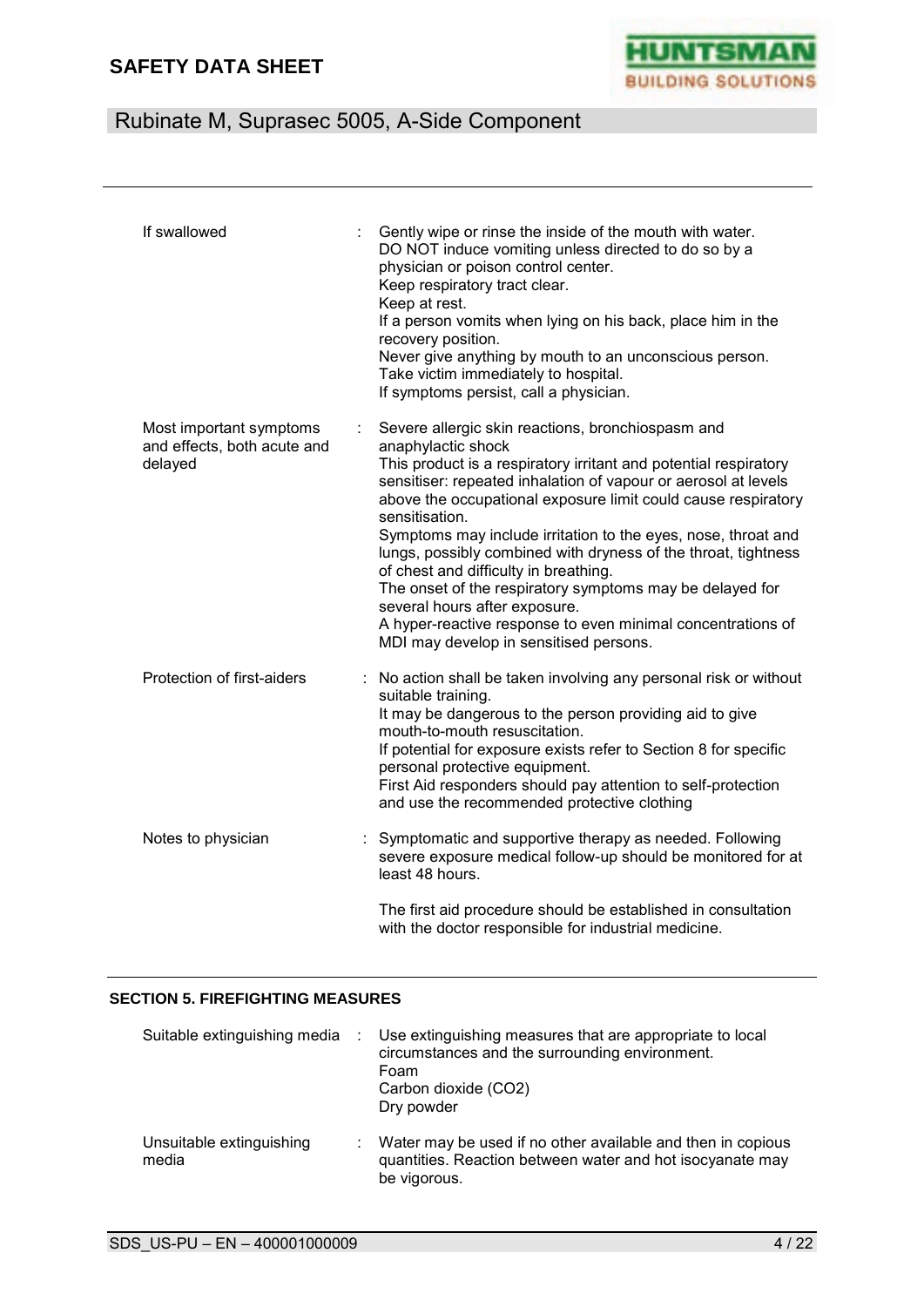

# Rubinate M, Suprasec 5005, A-Side Component

| Specific hazards during<br>firefighting          | Do not allow run-off from fire fighting to enter drains or water<br>courses.<br>The pressure in sealed containers can increase under the<br>influence of heat.<br>Exposure to decomposition products may be a hazard to<br>health.                                                                                                                                                                                                                                                                                           |
|--------------------------------------------------|------------------------------------------------------------------------------------------------------------------------------------------------------------------------------------------------------------------------------------------------------------------------------------------------------------------------------------------------------------------------------------------------------------------------------------------------------------------------------------------------------------------------------|
| Hazardous combustion<br>products                 | Combustion products may include: carbon monoxide, carbon<br>dioxide, nitrogen oxides, hydrocarbons and HCN. In the event<br>of extreme heat (>500 degrees C), aniline is suspected of<br>being formed.                                                                                                                                                                                                                                                                                                                       |
| Specific extinguishing<br>methods                | : Cool containers/tanks with water spray.                                                                                                                                                                                                                                                                                                                                                                                                                                                                                    |
| Further information                              | : Standard procedure for chemical fires.<br>Due to reaction with water producing CO2-gas, a hazardous<br>build-up of pressure could result if contaminated containers<br>are re-sealed.<br>Collect contaminated fire extinguishing water separately. This<br>must not be discharged into drains.<br>Prevent fire extinguishing water from contaminating surface<br>water or the ground water system.<br>Fire residues and contaminated fire extinguishing water must<br>be disposed of in accordance with local regulations. |
| Special protective equipment<br>for firefighters | : Wear an approved positive pressure self-contained breathing<br>apparatus in addition to standard fire fighting gear.                                                                                                                                                                                                                                                                                                                                                                                                       |

#### **SECTION 6. ACCIDENTAL RELEASE MEASURES**

| Personal precautions,<br>protective equipment and<br>emergency procedures | : Immediately evacuate personnel to safe areas.<br>Use personal protective equipment.<br>If specialised clothing is required to deal with the spillage, take<br>note of any information in Section 8 on suitable and unsuitable<br>materials.<br>Ensure adequate ventilation.<br>Keep people away from and upwind of spill/leak.<br>Only qualified personnel equipped with suitable protective<br>equipment may intervene.<br>For additional precautions and advice on safe handling, see<br>section 7.<br>Never return spills in original containers for re-use.<br>Make sure that there is a sufficient amount of neutralizing/<br>absorbent material near the storage area.<br>The danger areas must be delimited and identified using<br>relevant warning and safety signs.<br>Treat recovered material as described in the section "Disposal<br>considerations".<br>For disposal considerations see section 13. |
|---------------------------------------------------------------------------|----------------------------------------------------------------------------------------------------------------------------------------------------------------------------------------------------------------------------------------------------------------------------------------------------------------------------------------------------------------------------------------------------------------------------------------------------------------------------------------------------------------------------------------------------------------------------------------------------------------------------------------------------------------------------------------------------------------------------------------------------------------------------------------------------------------------------------------------------------------------------------------------------------------------|
| Environmental precautions                                                 | : Do not allow uncontrolled discharge of product into the<br>environment.<br>Do not allow material to contaminate ground water system.<br>Prevent product from entering drains.                                                                                                                                                                                                                                                                                                                                                                                                                                                                                                                                                                                                                                                                                                                                      |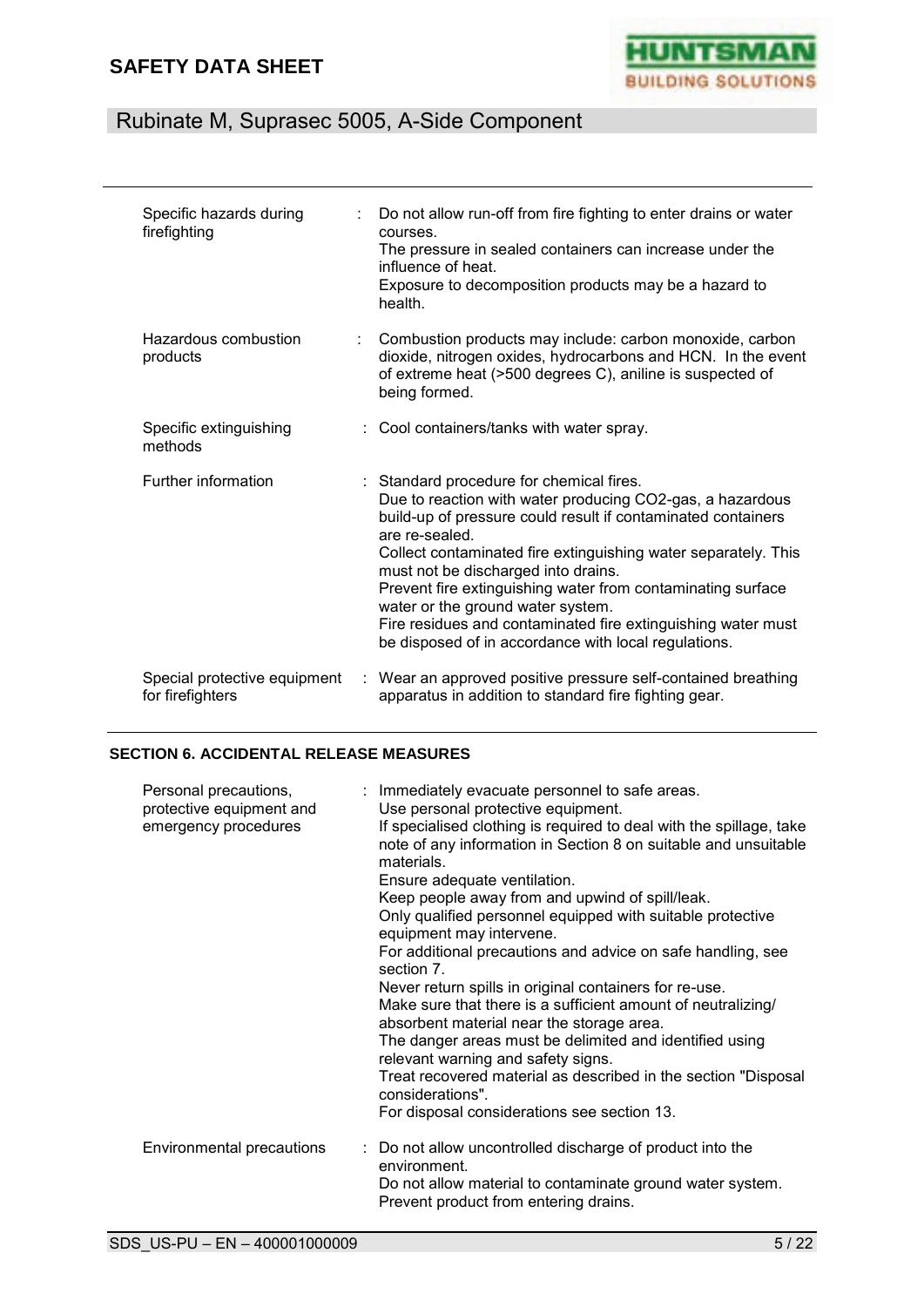

# Rubinate M, Suprasec 5005, A-Side Component

|                                                          | Prevent further leakage or spillage if safe to do so.<br>Local authorities should be advised if significant spillages<br>cannot be contained.<br>If the product contaminates rivers and lakes or drains inform<br>respective authorities.                                                                                                                                                                                                                                                                                                                                                                                                                                                                                                                                                                                                                                                                                                                                                                                                                                                                                                                                                   |
|----------------------------------------------------------|---------------------------------------------------------------------------------------------------------------------------------------------------------------------------------------------------------------------------------------------------------------------------------------------------------------------------------------------------------------------------------------------------------------------------------------------------------------------------------------------------------------------------------------------------------------------------------------------------------------------------------------------------------------------------------------------------------------------------------------------------------------------------------------------------------------------------------------------------------------------------------------------------------------------------------------------------------------------------------------------------------------------------------------------------------------------------------------------------------------------------------------------------------------------------------------------|
| Methods and materials for<br>containment and cleaning up | : Clean-up methods - small spillage<br>Contain spillage, soak up with non-combustible absorbent<br>material, (e.g. sand, earth, diatomaceous earth, vermiculite)<br>and transfer to a container for disposal according to local /<br>national regulations (see section 13).<br>Clean contaminated surface thoroughly.<br>Sweep up or vacuum up spillage and collect in suitable<br>container for disposal.<br>Neutralize small spillages with decontaminant.<br>The compositions of liquid decontaminants are given in<br>Section 16.<br>Remove and dispose of residues.<br>Clean-up methods - large spillage<br>If the product is in its solid form:<br>Spilled MDI flakes should be picked up carefully.<br>The area should be vacuum cleaned to remove remaining<br>dust particles completely.<br>If the product is in its liquid form:<br>Soak up with inert absorbent material (e.g. sand, silica gel,<br>acid binder, universal binder, sawdust).<br>Leave to react for at least 30 minutes.<br>Shovel into open-top drums for further decontamination.<br>Wash the spillage area with water.<br>Test atmosphere for MDI vapour.<br>Keep in suitable, closed containers for disposal. |

#### **SECTION 7. HANDLING AND STORAGE**

| <b>Technical measures</b> | : Ensure that eyewash stations and safety showers are close to<br>the workstation location.                                                                                                                                                                                                                                                                                                                                                                                                                                                                        |
|---------------------------|--------------------------------------------------------------------------------------------------------------------------------------------------------------------------------------------------------------------------------------------------------------------------------------------------------------------------------------------------------------------------------------------------------------------------------------------------------------------------------------------------------------------------------------------------------------------|
| Local/Total ventilation   | : Use only with adequate ventilation.                                                                                                                                                                                                                                                                                                                                                                                                                                                                                                                              |
| fire and explosion        | Advice on protection against : Normal measures for preventive fire protection.                                                                                                                                                                                                                                                                                                                                                                                                                                                                                     |
| Advice on safe handling   | : For personal protection see section 8.<br>Avoid formation of aerosol.<br>Do not breathe vapours or spray mist.<br>Do not breathe vapours/dust.<br>Do not swallow.<br>Do not get in eyes or mouth or on skin.<br>Do not get on skin or clothing.<br>Avoid exposure - obtain special instructions before use.<br>Smoking, eating and drinking should be prohibited in the<br>application area.<br>Provide sufficient air exchange and/or exhaust in work rooms.<br>Keep container closed when not in use.<br>Open drum carefully as content may be under pressure. |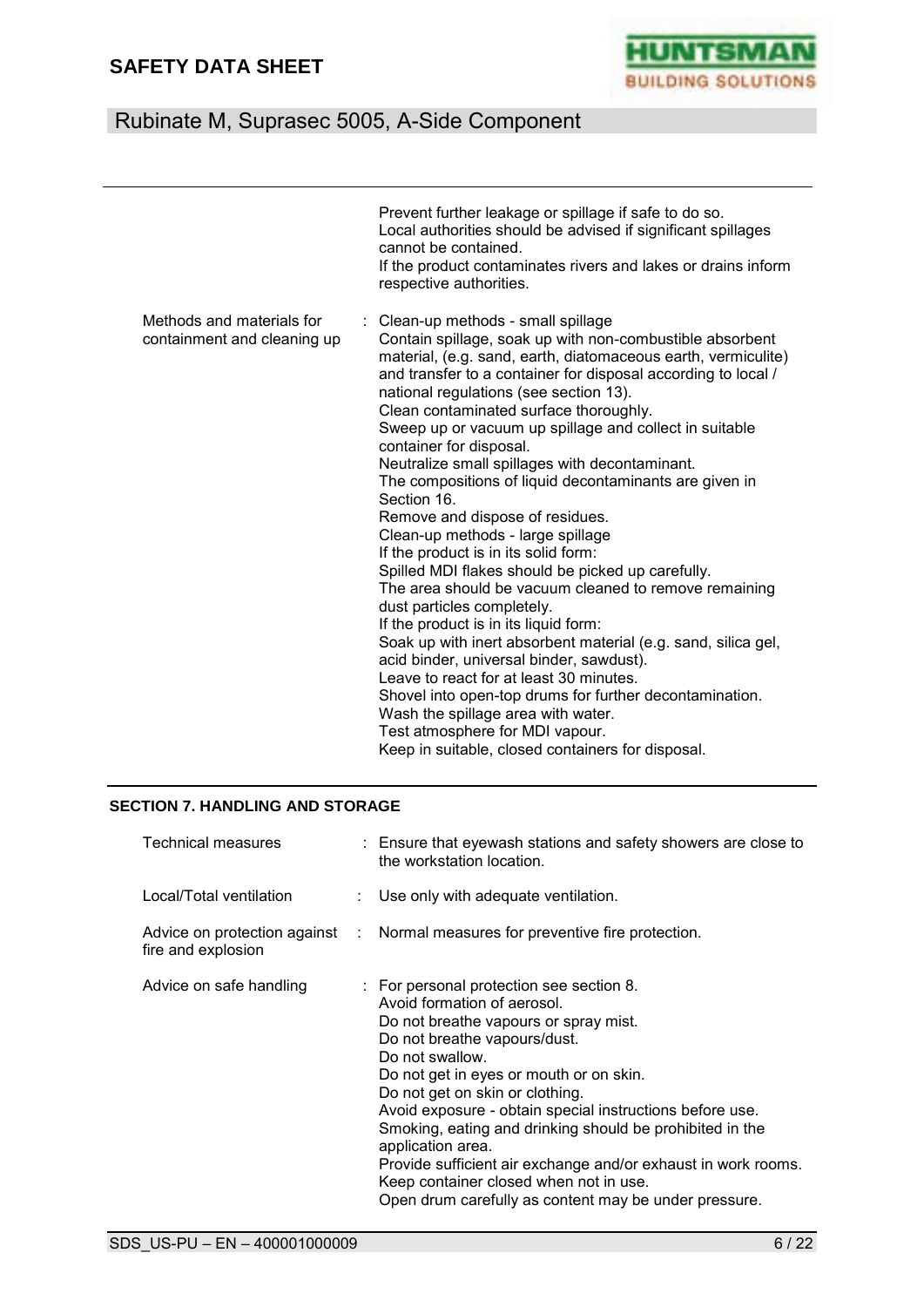

# Rubinate M, Suprasec 5005, A-Side Component

|                                             | Dispose of rinse water in accordance with local and national<br>regulations.<br>Persons susceptible to skin sensitisation problems or asthma,<br>allergies, chronic or recurrent respiratory disease should not be<br>employed in any process in which this mixture is being used.<br>Industrial use of aprotic polar solvents for cleaning can release<br>hazardous primary aromatic amines (>0.1%) |
|---------------------------------------------|------------------------------------------------------------------------------------------------------------------------------------------------------------------------------------------------------------------------------------------------------------------------------------------------------------------------------------------------------------------------------------------------------|
| Conditions for safe storage                 | Keep containers tightly closed in a dry, cool and well-ventilated<br>place.<br>Keep in properly labelled containers.<br>Observe label precautions.<br>Protect from moisture.<br>Electrical installations / working materials must comply with the<br>technological safety standards.<br>Containers which are opened must be carefully resealed and kept<br>upright to prevent leakage.               |
| Materials to avoid                          | For incompatible materials please refer to Section 10 of this<br>SDS.                                                                                                                                                                                                                                                                                                                                |
| Further information on<br>storage stability | Stable under recommended storage conditions.                                                                                                                                                                                                                                                                                                                                                         |

#### **SECTION 8. EXPOSURE CONTROLS/PERSONAL PROTECTION**

#### **Components with workplace control parameters**

| Components                             | CAS-No.  | Value type<br>(Form of<br>exposure) | Control<br>parameters /<br>Permissible<br>concentration | <b>Basis</b>     |
|----------------------------------------|----------|-------------------------------------|---------------------------------------------------------|------------------|
| 4,4'-methylenediphenyl<br>diisocyanate | 101-68-8 | <b>TWA</b>                          | $0.005$ ppm                                             | <b>ACGIH</b>     |
|                                        |          | <b>TWA</b>                          | $0.005$ ppm<br>$0.05$ mg/m $3$                          | NIOSH REL        |
|                                        |          | C                                   | $0.02$ ppm<br>$0.2$ mg/m $3$                            | <b>NIOSH REL</b> |
|                                        |          | $\mathsf{C}$                        | $0.02$ ppm<br>$0.2$ mg/m $3$                            | OSHA Z-1         |

#### **Personal protective equipment**

| Respiratory protection | : Use a properly fitted, air-purifying or air-fed respirator<br>complying with an approved standard if a risk assessment<br>indicates this is necessary.<br>Respirator selection must be based on known or anticipated<br>exposure levels, the hazards of the product and the safe |
|------------------------|------------------------------------------------------------------------------------------------------------------------------------------------------------------------------------------------------------------------------------------------------------------------------------|
|                        | working limits of the selected respirator.<br>In emergency, non-routine and unknown exposure situations,<br>including confined space entries, a NIOSH-certified full                                                                                                               |
|                        | facepiece pressure demand self-contained breathing<br>apparatus (SCBA) or a full facepiece pressure demand<br>supplied air respirator (SAR) with auxiliary self-contained air                                                                                                      |
|                        | supply, should be used.                                                                                                                                                                                                                                                            |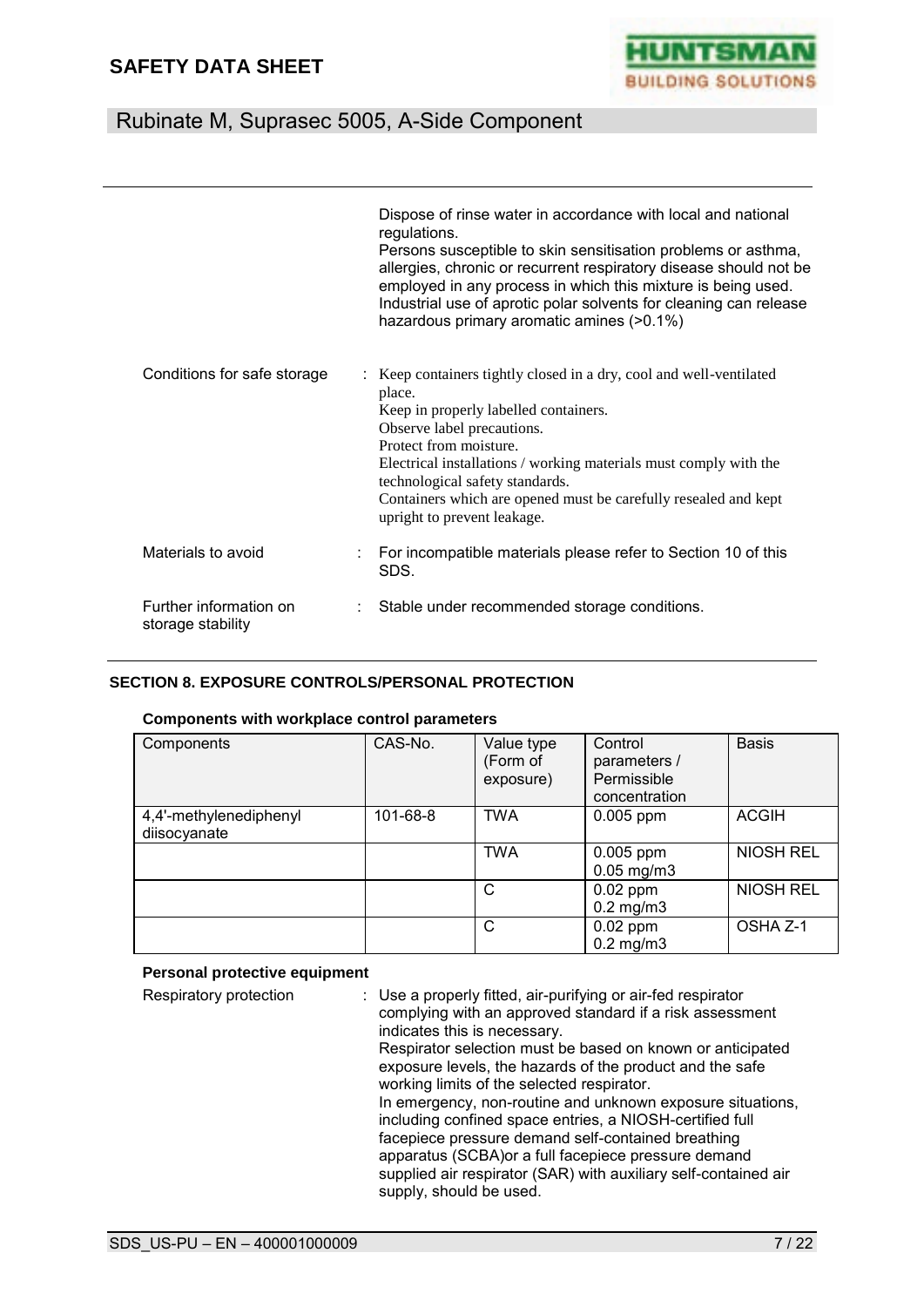

| Hand protection          |                                                                                                                                                                                                                                                                                                                                                                                                                                                                                                                                                                                                                                                                                                                               |
|--------------------------|-------------------------------------------------------------------------------------------------------------------------------------------------------------------------------------------------------------------------------------------------------------------------------------------------------------------------------------------------------------------------------------------------------------------------------------------------------------------------------------------------------------------------------------------------------------------------------------------------------------------------------------------------------------------------------------------------------------------------------|
| Remarks                  | The suitability for a specific workplace should be discussed<br>with the producers of the protective gloves.<br>Protective gloves should be worn when handling freshly<br>made polyurethane products to avoid contact with trace<br>residual materials which may be hazardous in contact with<br>skin.                                                                                                                                                                                                                                                                                                                                                                                                                        |
|                          | Use chemical resistant gloves classified under Standard<br>EN374: protective gloves against chemicals and<br>microorganisms. Examples of glove materials that might<br>provide suitable protection include: Butyl rubber, Chlorinated<br>polyethylene, Polyethylene, Ethyl vinyl alcohol copolymers<br>laminated ("EVAL"), Polychloroprene (Neoprene*),<br>Nitrile/butadiene rubber ("nitrile" or "NBR"), Polyvinyl chloride<br>("PVC" or "vinyl"), Fluoroelastomer (Viton*).                                                                                                                                                                                                                                                 |
|                          | When prolonged or frequently repeated contact may occur, a<br>glove with protection class of 5 or higher (breakthrough time<br>greater than 240 minutes according to EN374) is<br>recommended.                                                                                                                                                                                                                                                                                                                                                                                                                                                                                                                                |
|                          | When only brief contact is expected, a glove with protection<br>class of 3 or higher (breakthrough time greater than 60<br>minutes according to EN374) is recommended.<br>Notice: The selection of a specific glove for a particular<br>application and duration of use in a workplace should also<br>take into account all requisite workplace factors such as, but<br>not limited to: other chemicals that may be handled, physical<br>requirements (cut/puncture protection, dexterity, thermal<br>protection), as well as instructions/specifications provided by<br>the glove supplier<br>By industrial use of aprotic polar solvents for cleaning: Butyl<br>rubber (0.7mm), Nitrile rubber (0.4mm), Chloroprene (0.5mm) |
| Eye protection           | : Safety eyewear complying with an approved standard should<br>be used when a risk assessment indicates this is necessary<br>to avoid exposure to liquid splashes, mists or dusts.<br>Chemical splash goggles.<br>Always wear eye protection when the potential for inadvertent<br>eye contact with the product cannot be excluded.<br>Please follow all applicable local/national requirements when<br>selecting protective measures for a specific workplace.<br>Ensure that eyewash stations and safety showers are close<br>to the workstation location.                                                                                                                                                                  |
| Skin and body protection | Impervious clothing<br>Choose body protection according to the amount and<br>concentration of the dangerous substance at the work place.<br>Recommended:<br>Overall (preferably heavy cotton) or Tyvek-Pro Tech 'C',<br>Tyvek Pro 'F' disposable coverall.                                                                                                                                                                                                                                                                                                                                                                                                                                                                    |
| Protective measures      | : Personal protective equipment comprising: suitable protective<br>gloves, safety goggles and protective clothing                                                                                                                                                                                                                                                                                                                                                                                                                                                                                                                                                                                                             |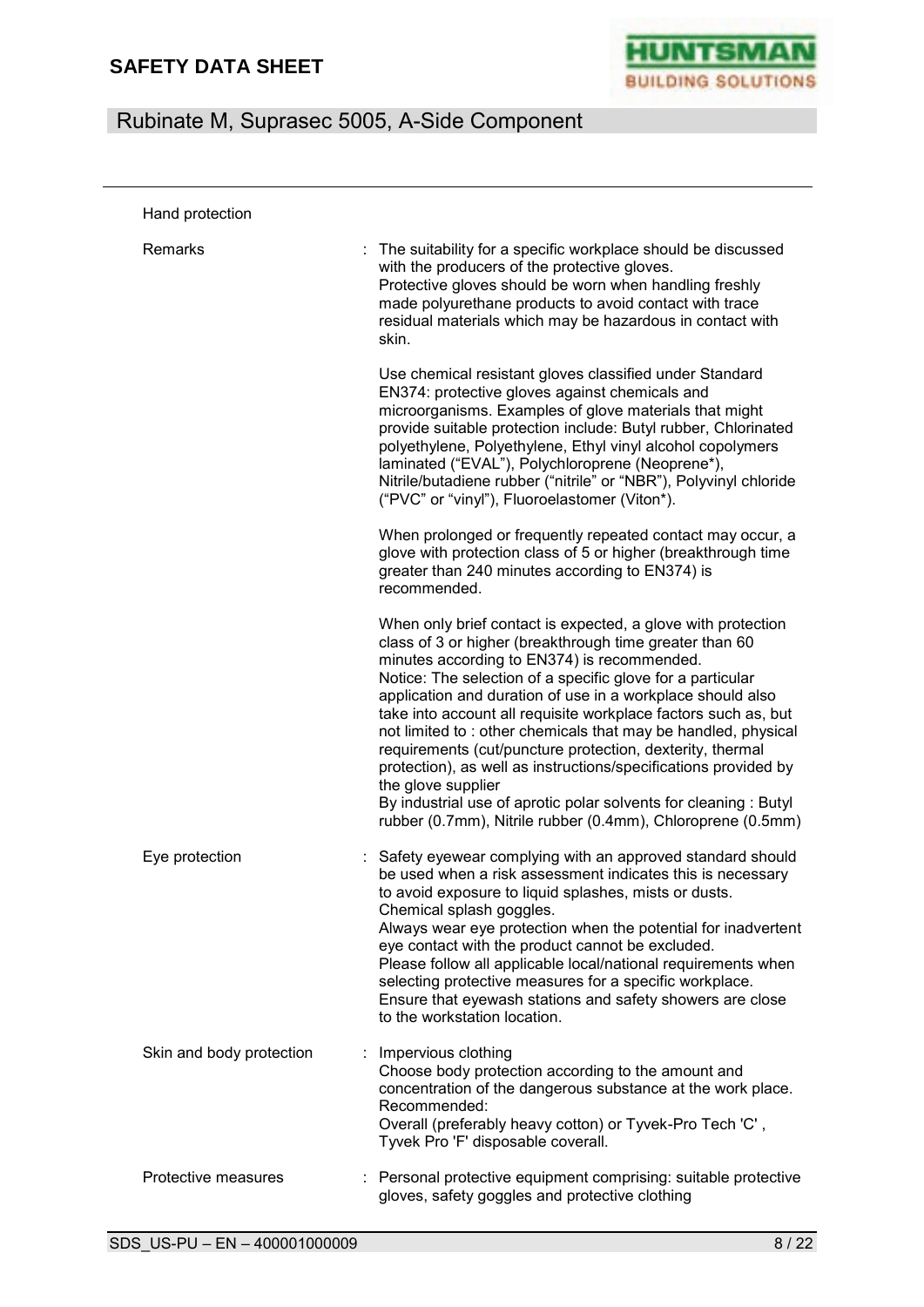

|                  | The type of protective equipment must be selected according to<br>the concentration and amount of the dangerous substance at<br>the specific workplace.<br>Ensure that eye flushing systems and safety showers are<br>located close to the working place.                                                                                                                                                                                      |
|------------------|------------------------------------------------------------------------------------------------------------------------------------------------------------------------------------------------------------------------------------------------------------------------------------------------------------------------------------------------------------------------------------------------------------------------------------------------|
| Hygiene measures | : Handle in accordance with good industrial hygiene and safety<br>practice.<br>Wash face, hands and any exposed skin thoroughly after<br>handling.<br>Remove contaminated clothing and protective equipment<br>before entering eating areas.<br>When using do not eat, drink or smoke.<br>Contaminated work clothing should not be allowed out of the<br>workplace.<br>Wash hands before breaks and immediately after handling<br>the product. |
|                  | Wash hands before breaks and at the end of workday.                                                                                                                                                                                                                                                                                                                                                                                            |

#### **SECTION 9. PHYSICAL AND CHEMICAL PROPERTIES**

| Appearance                                          |   | liquid                                        |
|-----------------------------------------------------|---|-----------------------------------------------|
| Colour                                              |   | brown, Clear                                  |
| Odour                                               | ÷ | slight, musty                                 |
| <b>Odour Threshold</b>                              |   | No data is available on the product itself.   |
| рH                                                  |   | No data is available on the product itself.   |
| Freezing point                                      |   | No data is available on the product itself.   |
| Melting point                                       |   | No data is available on the product itself.   |
| Boiling point                                       |   | No data is available on the product itself.   |
| Flash point                                         |   | $>$ 302 °F / $>$ 150 °C<br>Method: closed cup |
| Evaporation rate                                    |   | No data is available on the product itself.   |
| Flammability (solid, gas)                           |   | No data is available on the product itself.   |
| Flammability (liquids)                              |   | No data is available on the product itself.   |
| Upper explosion limit / Upper<br>flammability limit | ÷ | No data is available on the product itself.   |
| Lower explosion limit / Lower<br>flammability limit | ÷ | No data is available on the product itself.   |
| Vapour pressure                                     |   | < 0.00001 hPa (68 °F / 20 °C)                 |
| Relative vapour density                             |   | No data is available on the product itself.   |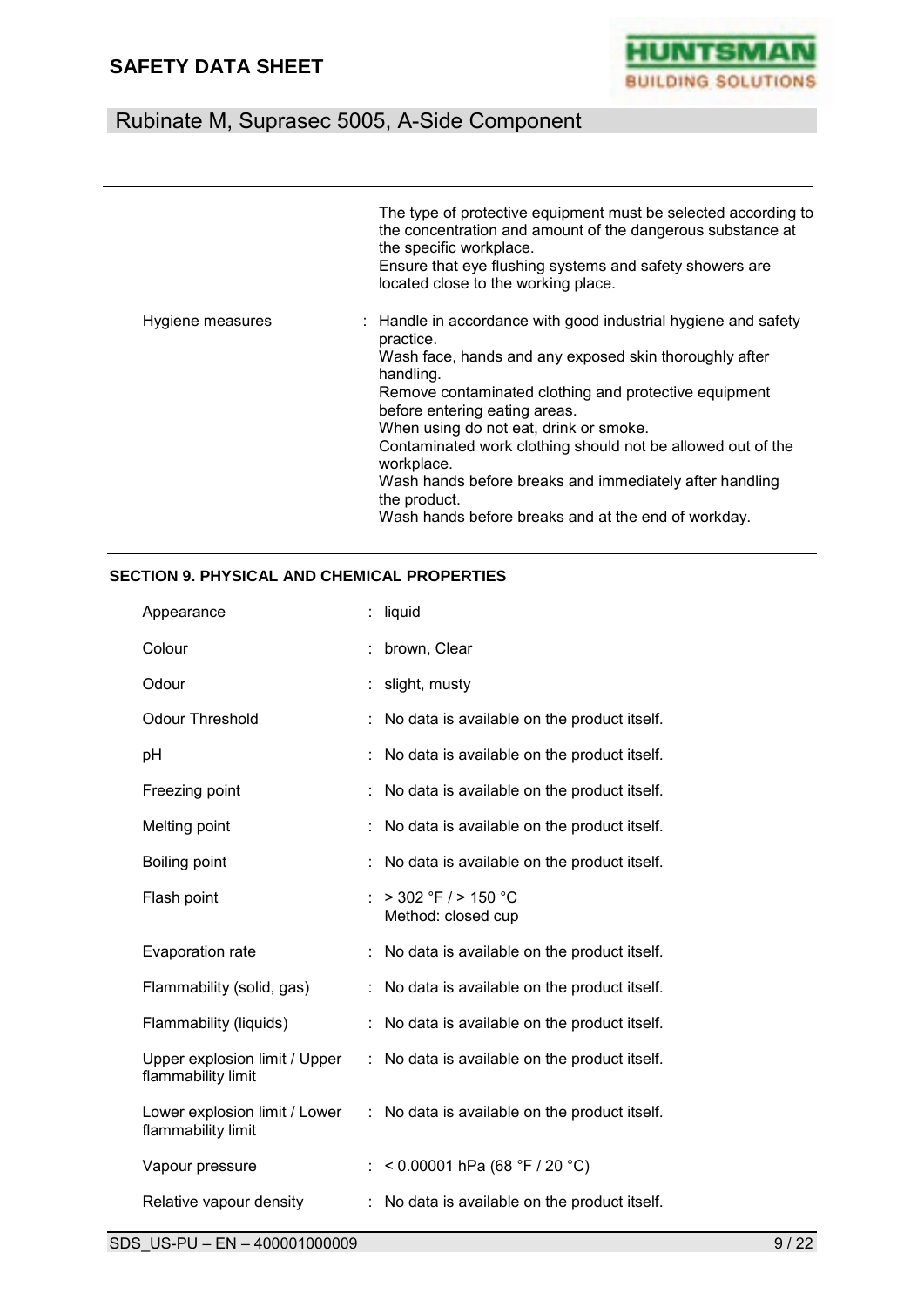

# Rubinate M, Suprasec 5005, A-Side Component

| Relative density                                         |    | : 1.23                                                                                                                                                 |
|----------------------------------------------------------|----|--------------------------------------------------------------------------------------------------------------------------------------------------------|
| Density                                                  |    | : 1.23 g/cm3 (77 °F / 25 °C)<br>Method: estimated                                                                                                      |
| Solubility(ies)<br>Water solubility                      |    | : Decomposes in contact with water. $(68 \degree F / 20 \degree C)$<br>Method: Information given is based on data obtained from<br>similar substances. |
| Solubility in other solvents                             |    | : No data is available on the product itself.                                                                                                          |
| Partition coefficient: n-<br>octanol/water               |    | : No data is available on the product itself.                                                                                                          |
| Auto-ignition temperature                                |    | : No data is available on the product itself.                                                                                                          |
| Thermal decomposition                                    |    | : No data is available on the product itself.                                                                                                          |
| Self-Accelerating<br>decomposition temperature<br>(SADT) |    | No data is available on the product itself.                                                                                                            |
| Viscosity<br>Viscosity, dynamic                          | ÷. | 200 mPa.s (77 °F / 25 °C)                                                                                                                              |
| <b>Explosive properties</b>                              |    | No data is available on the product itself.                                                                                                            |
| Oxidizing properties                                     | ÷  | No data is available on the product itself.                                                                                                            |
| Particle size                                            |    | No data is available on the product itself.                                                                                                            |

#### **SECTION 10. STABILITY AND REACTIVITY**

| Reactivity<br>Chemical stability<br>Possibility of hazardous<br>reactions | : No dangerous reaction known under conditions of normal use.<br>: Stable under normal conditions.<br>: Reaction with water (moisture) produces CO2-gas.<br>Exothermic reaction with materials containing active hydrogen<br>groups.<br>The reaction becomes progressively more vigorous and can<br>be violent at higher temperatures if the miscibility of the<br>reaction partners is good or is supported by stirring or by the<br>presence of solvents.<br>MDI is insoluble with, and heavier than water and sinks to the<br>bottom but reacts slowly at the interface.<br>A solid water-insoluble layer of polyurea is formed at the<br>interface by liberating carbon dioxide gas. |
|---------------------------------------------------------------------------|------------------------------------------------------------------------------------------------------------------------------------------------------------------------------------------------------------------------------------------------------------------------------------------------------------------------------------------------------------------------------------------------------------------------------------------------------------------------------------------------------------------------------------------------------------------------------------------------------------------------------------------------------------------------------------------|
| Conditions to avoid                                                       | : Extremes of temperature and direct sunlight.<br>Exposure to air or moisture over prolonged periods.                                                                                                                                                                                                                                                                                                                                                                                                                                                                                                                                                                                    |
| Incompatible materials                                                    | : Acids                                                                                                                                                                                                                                                                                                                                                                                                                                                                                                                                                                                                                                                                                  |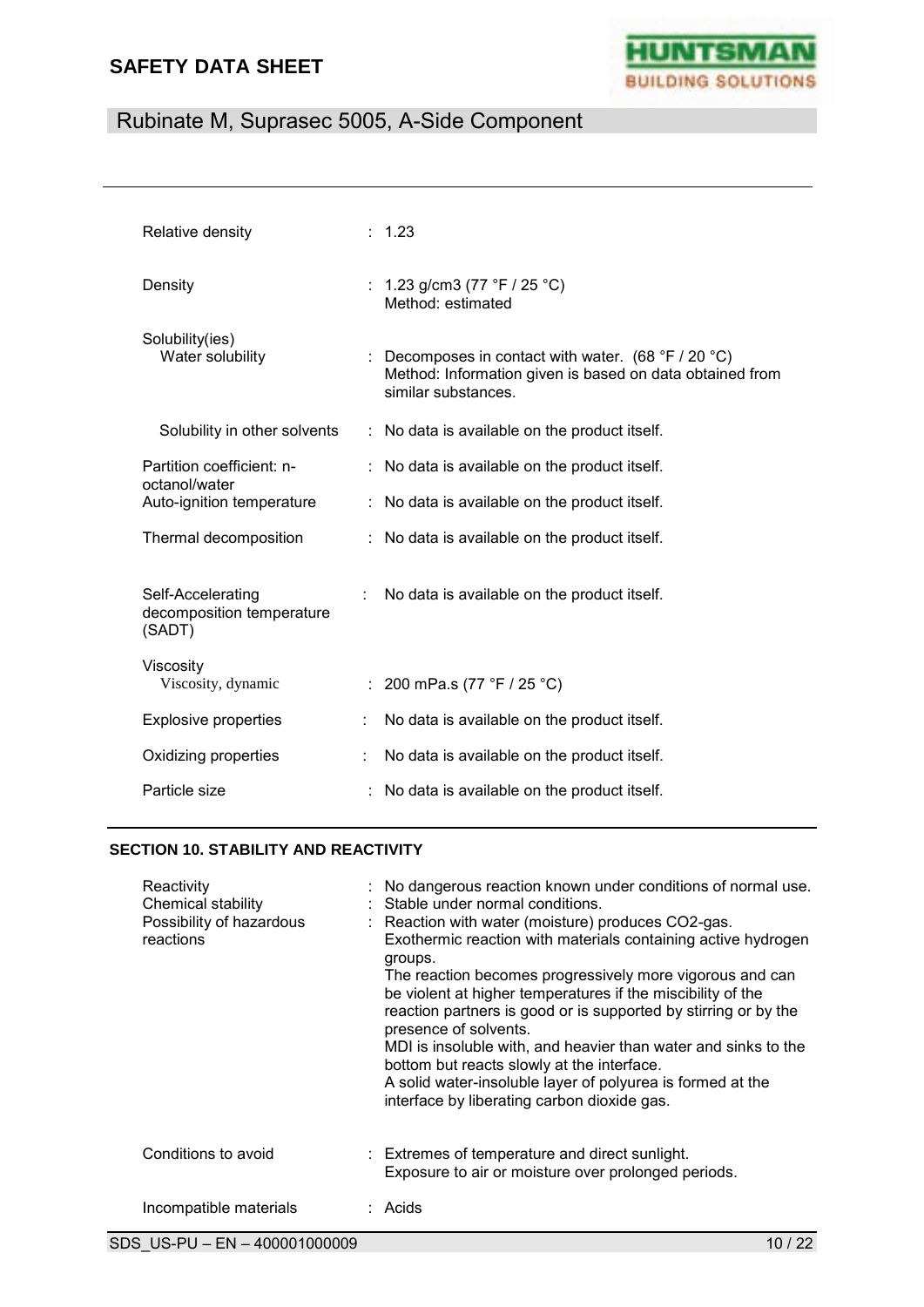

|                                     | Amines<br><b>Bases</b><br>Metals<br>water                                                                                                                                                              |
|-------------------------------------|--------------------------------------------------------------------------------------------------------------------------------------------------------------------------------------------------------|
| Hazardous decomposition<br>products | Combustion products may include: carbon monoxide, carbon<br>dioxide, nitrogen oxides, hydrocarbons and HCN. In the event<br>of extreme heat (>500 degrees C), aniline is suspected of<br>being formed. |

#### **SECTION 11. TOXICOLOGICAL INFORMATION**

| exposure                                                               | Information on likely routes of : No data is available on the product itself.                                                                                                                                                                                                                                                                                                                                                                                                                                                                                                                               |
|------------------------------------------------------------------------|-------------------------------------------------------------------------------------------------------------------------------------------------------------------------------------------------------------------------------------------------------------------------------------------------------------------------------------------------------------------------------------------------------------------------------------------------------------------------------------------------------------------------------------------------------------------------------------------------------------|
| <b>Acute toxicity</b>                                                  |                                                                                                                                                                                                                                                                                                                                                                                                                                                                                                                                                                                                             |
| Acute oral toxicity - Product                                          | : LD50 (Rat, male): $> 10,000$ mg/kg<br>Method: OECD Test Guideline 401                                                                                                                                                                                                                                                                                                                                                                                                                                                                                                                                     |
| Acute inhalation toxicity -<br>Product                                 | : Assessment: The substance/mixture is not toxic on inhalation<br>as defined by dangerous goods regulations.                                                                                                                                                                                                                                                                                                                                                                                                                                                                                                |
|                                                                        | Acute toxicity estimate: 1.36 mg/l<br>Exposure time: 4 h<br>Test atmosphere: dust/mist<br>Method: Calculation method                                                                                                                                                                                                                                                                                                                                                                                                                                                                                        |
|                                                                        | Remarks: Methods used to generate the exposure<br>concentrations in the animal studies use extreme laboratory<br>conditions and does not represent actual exposure conditions<br>of the material in the workplace, storage, transportation or<br>expected use on the market due to the very low vapor<br>pressure. Therefore, these test results cannot be used to for<br>hazard classification of the material. Rather, an acute toxicity<br>estimate is calculated based on weight of evidence and expert<br>judgement and is used to justify a modified classification for<br>acute inhalation toxicity. |
| Acute dermal toxicity -<br>Product                                     | : LD50 (Rabbit, male and female): $> 9,400$ mg/kg<br>Method: OECD Test Guideline 402                                                                                                                                                                                                                                                                                                                                                                                                                                                                                                                        |
| Acute toxicity (other routes of : No data available<br>administration) |                                                                                                                                                                                                                                                                                                                                                                                                                                                                                                                                                                                                             |
| <b>Skin corrosion/irritation</b>                                       |                                                                                                                                                                                                                                                                                                                                                                                                                                                                                                                                                                                                             |
| <b>Components:</b>                                                     |                                                                                                                                                                                                                                                                                                                                                                                                                                                                                                                                                                                                             |
| Diphenylmethanediisocyanate:<br>Species: Rabbit                        |                                                                                                                                                                                                                                                                                                                                                                                                                                                                                                                                                                                                             |

Species: Rabbit Assessment: Irritating to skin. Method: OECD Test Guideline 404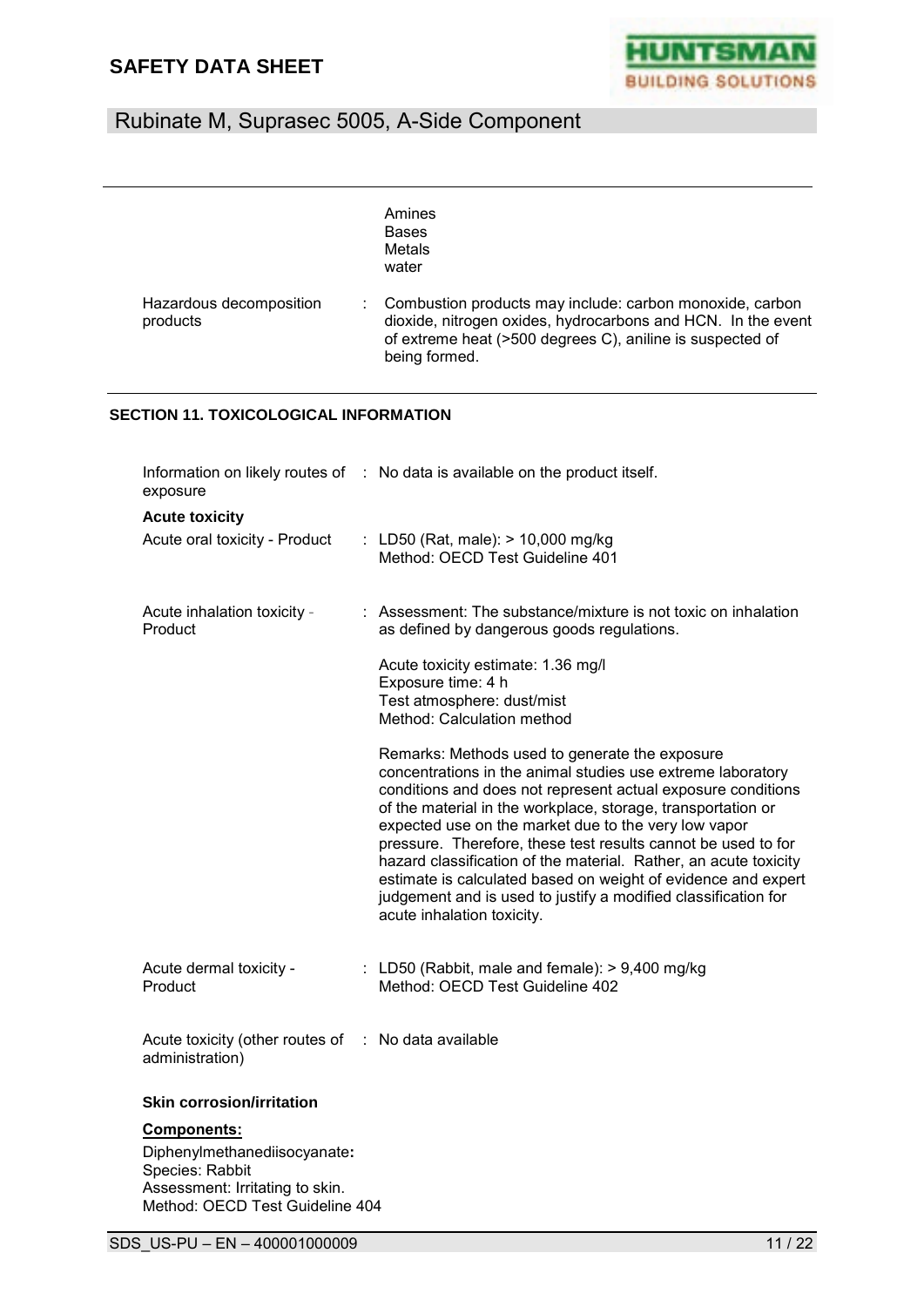

### Rubinate M, Suprasec 5005, A-Side Component

Result: Skin irritation

4,4'-methylenediphenyl diisocyanate**:** Species: Rabbit Method: OECD Test Guideline 404 Result: Irritating to skin.

#### **Serious eye damage/eye irritation**

#### **Components:**

Diphenylmethanediisocyanate**:** Species: Rabbit Result: Irritation to eyes, reversing within 7 days Assessment: Mild eye irritant Method: OECD Test Guideline 405

4,4'-methylenediphenyl diisocyanate**:** Species: Rabbit Result: Mild eye irritation

#### **Respiratory or skin sensitisation**

#### **Components:**

Diphenylmethanediisocyanate**:** Exposure routes: Skin Species: Guinea pig Method: OECD Test Guideline 406 Result: May cause sensitisation by skin contact.

Exposure routes: Respiratory Tract Species: Rat Result: May cause sensitisation by inhalation.

4,4'-methylenediphenyl diisocyanate**:** Exposure routes: Skin Species: Mouse Method: OECD Test Guideline 429 Result: May cause sensitisation by skin contact.

Exposure routes: Respiratory Tract Species: Guinea pig Result: May cause sensitisation by inhalation.

Assessment: May cause an allergic skin reaction., May cause allergy or asthma symptoms or breathing difficulties if inhaled.

#### **Germ cell mutagenicity**

#### **Product:**

| Genotoxicity in vitro | $\therefore$ Concentration: 200 ug/plate                    |
|-----------------------|-------------------------------------------------------------|
|                       | Metabolic activation: with and without metabolic activation |
|                       | Method: Directive 67/548/EEC, Annex, B.13/14                |
|                       | Result: negative                                            |

#### **Product:**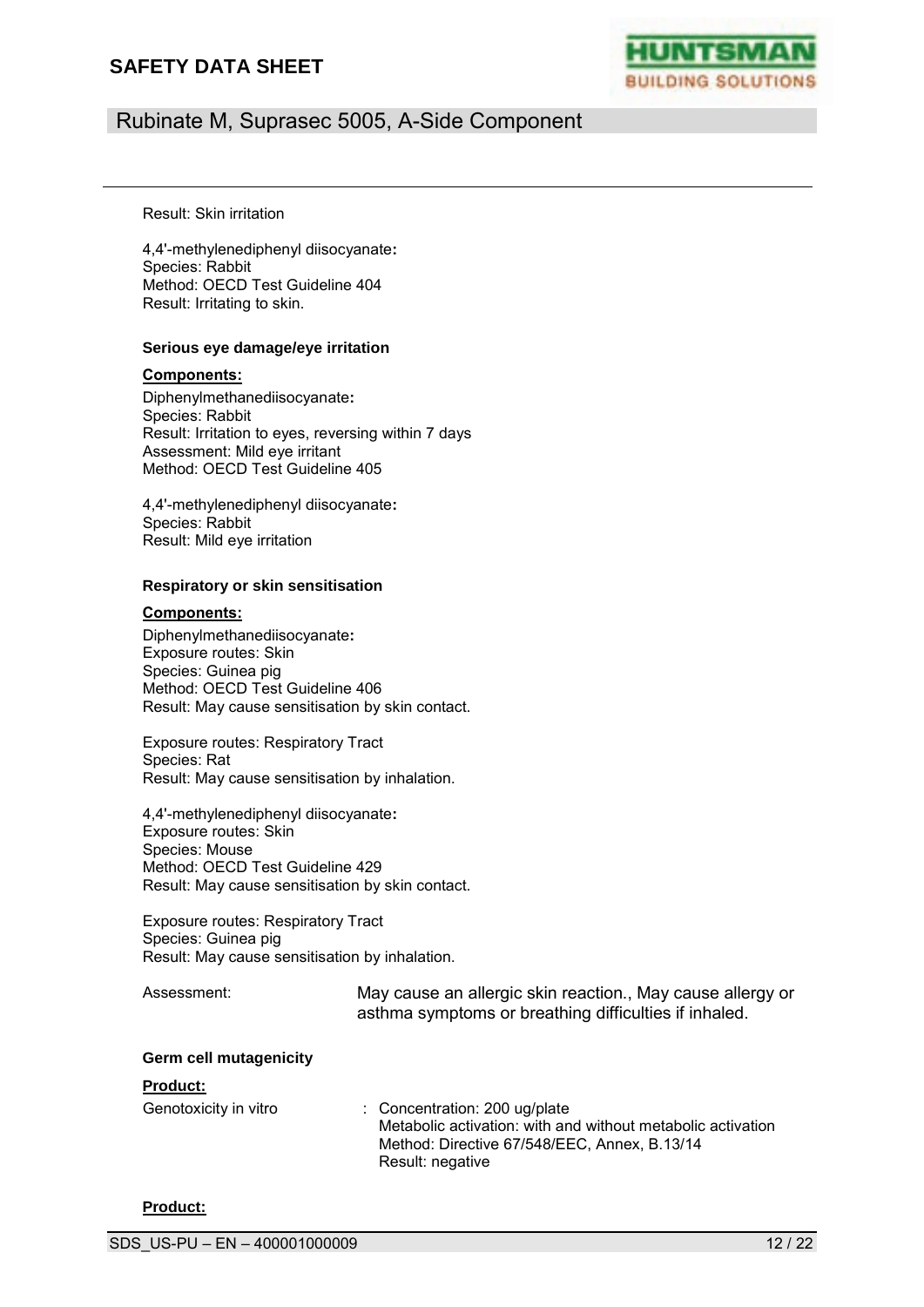

| Genotoxicity in vivo                  | : Application Route: Inhalation<br>Result: Not classified due to inconclusive data.                                               |
|---------------------------------------|-----------------------------------------------------------------------------------------------------------------------------------|
|                                       | Application Route: Inhalation<br>Exposure time: 3 Weeks<br>Dose: 113 mg/m3<br>Method: OECD Test Guideline 474<br>Result: negative |
| <b>Product:</b>                       |                                                                                                                                   |
| Germ cell mutagenicity-<br>Assessment | : Tests on bacterial or mammalian cell cultures did not show<br>mutagenic effects.                                                |

#### **Carcinogenicity**

#### **Product:**

Remarks: Rats have been exposed for two years to a respirable aerosol of polymeric MDI which resulted in a chronic pulmonary irritation at high concentrations. Only at the top level (6 mg/m3), there was a significant incidence of a benign tumour of the lung (adenoma) and one malignant tumour (adenocarcinoma). There were no lung tumours at 1 mg/m3 and no effects at 0.2 mg/m3. Overall, the tumour incidence, both benign and malignant, and the number of animals with the tumours were not different from controls. The increased incidence of lung tumours is associated with prolonged respiratory irritation and the concurrent accumulation of yellow material in the lung, which occurred throughout the study. In the absence of prolonged exposure to high concentrations leading to chronic irritation and lung damage, it is highly unlikely that tumour formation will occur.

Remarks: Industrial use of aprotic polar solvents for cleaning can release hazardous primary aromatic amines (>0.1%)

Based on animal studies, primary aromatic amines are considered as potential carcinogen to humans. Some of those chemicals are proven carcinogens to humans Provided the recommended personal protective equipment and hygiene measures are applied, no adverse effects to human health are to be expected

Species: Rat, male and female Application Route: Inhalation Exposure time: 24 month(s) Dose: 1 mg/m<sup>3</sup> Frequency of Treatment: 5 daily Method: OECD Test Guideline 453 Result: positive

Species: Rat, male and female Application Route: Inhalation Exposure time: 24 month(s) Dose: 1 mg/m<sup>3</sup> Frequency of Treatment: 5 daily Method: OECD Test Guideline 453 Result: positive

Carcinogenicity - Assessment

: No data available

**IARC** No component of this product present at levels greater than or equal to 0.1% is identified as probable, possible or confirmed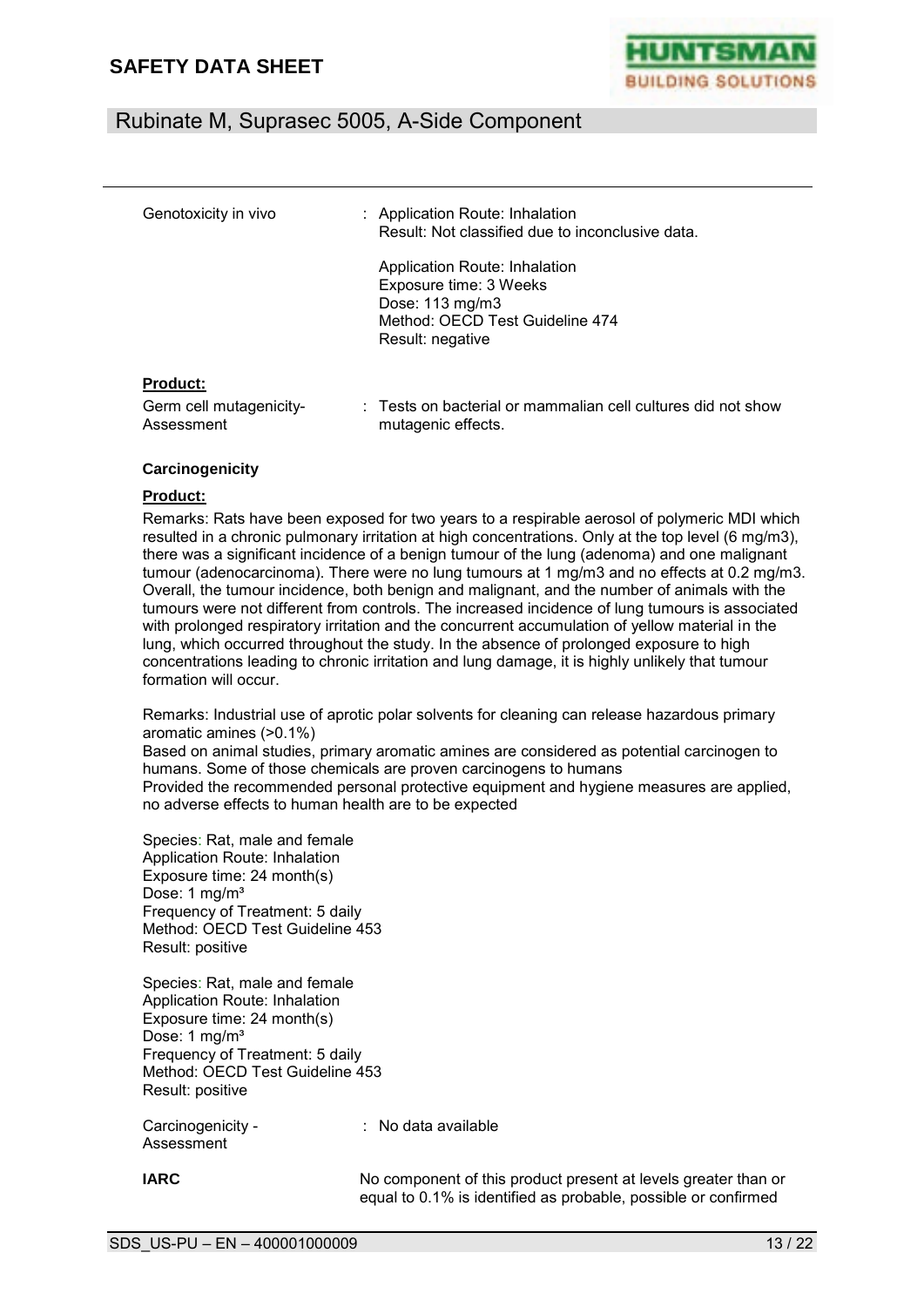

### Rubinate M, Suprasec 5005, A-Side Component

|                                                          | human carcinogen by IARC.                                                                                                                                                               |
|----------------------------------------------------------|-----------------------------------------------------------------------------------------------------------------------------------------------------------------------------------------|
| <b>ACGIH</b>                                             | No component of this product present at levels greater than or<br>equal to 0.1% is identified as a carcinogen or potential<br>carcinogen by ACGIH.                                      |
| <b>OSHA</b>                                              | No component of this product present at levels greater than or<br>equal to 0.1% is on OSHA's list of regulated carcinogens.                                                             |
| <b>NTP</b>                                               | No component of this product present at levels greater than or<br>equal to 0.1% is identified as a known or anticipated carcinogen<br>by NTP.                                           |
| <b>Reproductive toxicity</b>                             |                                                                                                                                                                                         |
| <b>Product:</b><br>Effects on fertility                  | : Species: Rat, male and female<br>Application Route: Inhalation<br>Method: OECD Test Guideline 414<br>Remarks: No significant adverse effects were reported                            |
| <b>Product:</b><br>Effects on foetal<br>development      | : Species: Rat, male and female<br>Application Route: Inhalation<br>General Toxicity Maternal: 4 mg/m <sup>3</sup><br>Method: OECD Test Guideline 414<br>Result: No teratogenic effects |
| <b>Product:</b><br>Reproductive toxicity -<br>Assessment | : No toxicity to reproduction<br>No evidence of adverse effects on sexual function and fertility,<br>or on development, based on animal experiments.                                    |

#### **STOT - single exposure**

#### **Product:**

Exposure routes: Inhalation Target Organs: Respiratory Tract Assessment: May cause respiratory irritation.

#### **STOT - repeated exposure**

#### **Product:**

Assessment: The substance or mixture is not classified as specific target organ toxicant, repeated exposure.

Remarks: Lung decrement has been reported in some studies as a consequence of repeated exposure to MDI. However, this effect can only be observed after inhalation exposure in the tissue at the point of contact and does not represent systemic toxicity. It is a local effect that is already covered by respiratory irritation (STOT single exposure, Cat. 3) and respiratory sensitization (Category 1).

In some humans, but not all, epidemiological studies have found long term decreases in ventilatory function and respiratory symptoms (EU RA 2005). However, there is generally coexposure to other materials and sometimes also to toluene diisocyanate which may have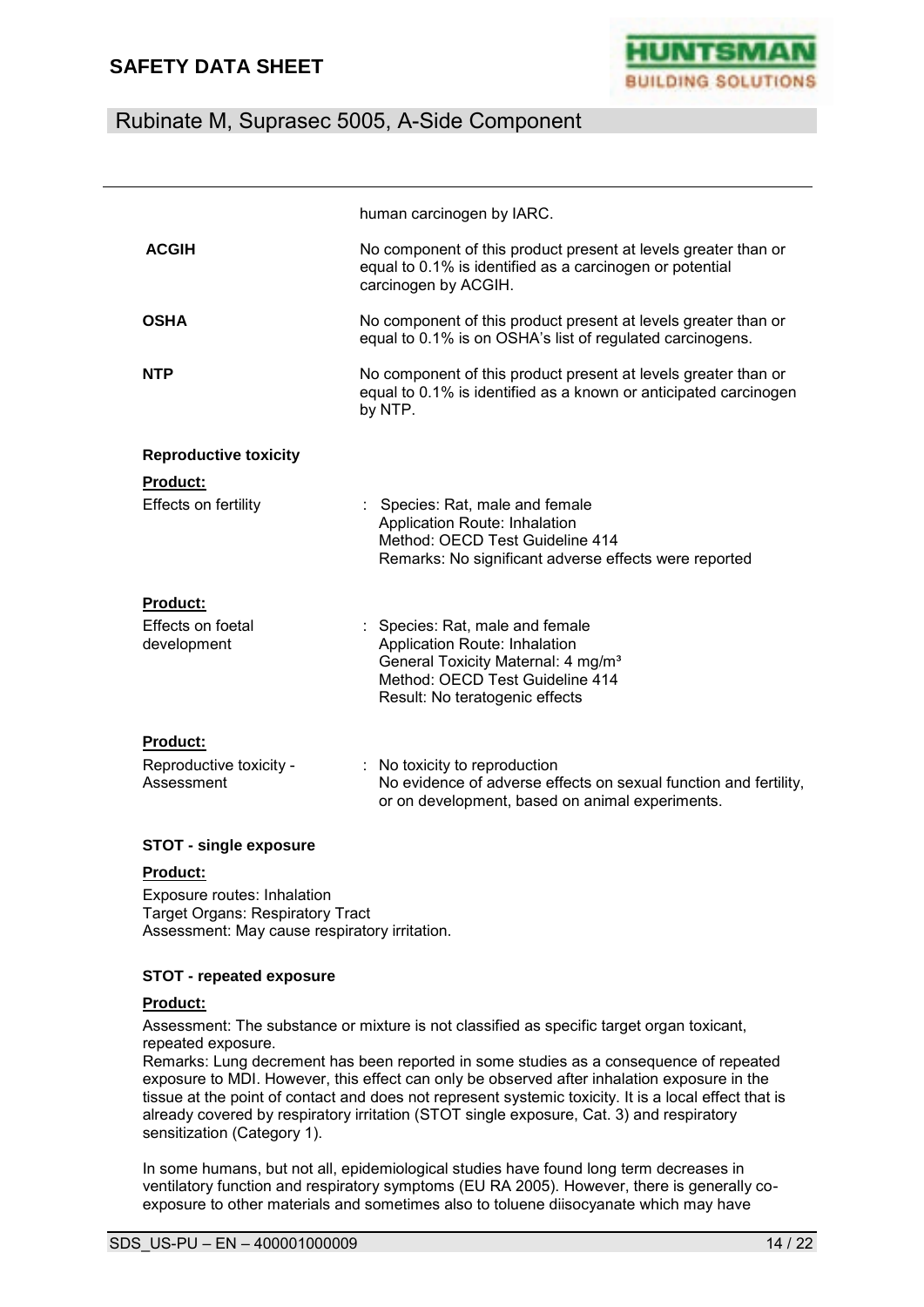

### Rubinate M, Suprasec 5005, A-Side Component

contributed to lung decrement. Therefore, it is concluded that possible lung effects do not qualify as specific target organ toxicity after repeated exposure in accordance to chapter 3.9.1.6 of the GHS (UNECE 2003). In addition, all warning and safety measures for local effects as well as for acute inhalation toxicity already provide for a protection of workers and professional users that are involved in the handling of MDI.

#### **Repeated dose toxicity**

#### **Product:**

Species: Rat, male and female NOEC: 0.2 mg/m3 Exposure time: 17,520 h Number of exposures: 5 d Method: OECD Test Guideline 453

Repeated dose toxicity - : No data available Assessment

#### **Aspiration toxicity**

No data available

# **Experience with human exposure**<br>Cananal Information: Also data assilable

| General Information: | No data available |
|----------------------|-------------------|
| Inhalation:          | No data available |
| Skin contact:        | No data available |
| Eye contact:         | No data available |
| Ingestion:           | No data available |

# **Toxicology, Metabolism, Distribution**

No data available

#### **Neurological effects**

No data available

#### **Further information**

Ingestion: No data available

#### **SECTION 12. ECOLOGICAL INFORMATION**

**Ecotoxicity**

Toxicity to fish - Product : LC50 (Brachydanio rerio (zebrafish)): > 1,000 mg/l Exposure time: 96 h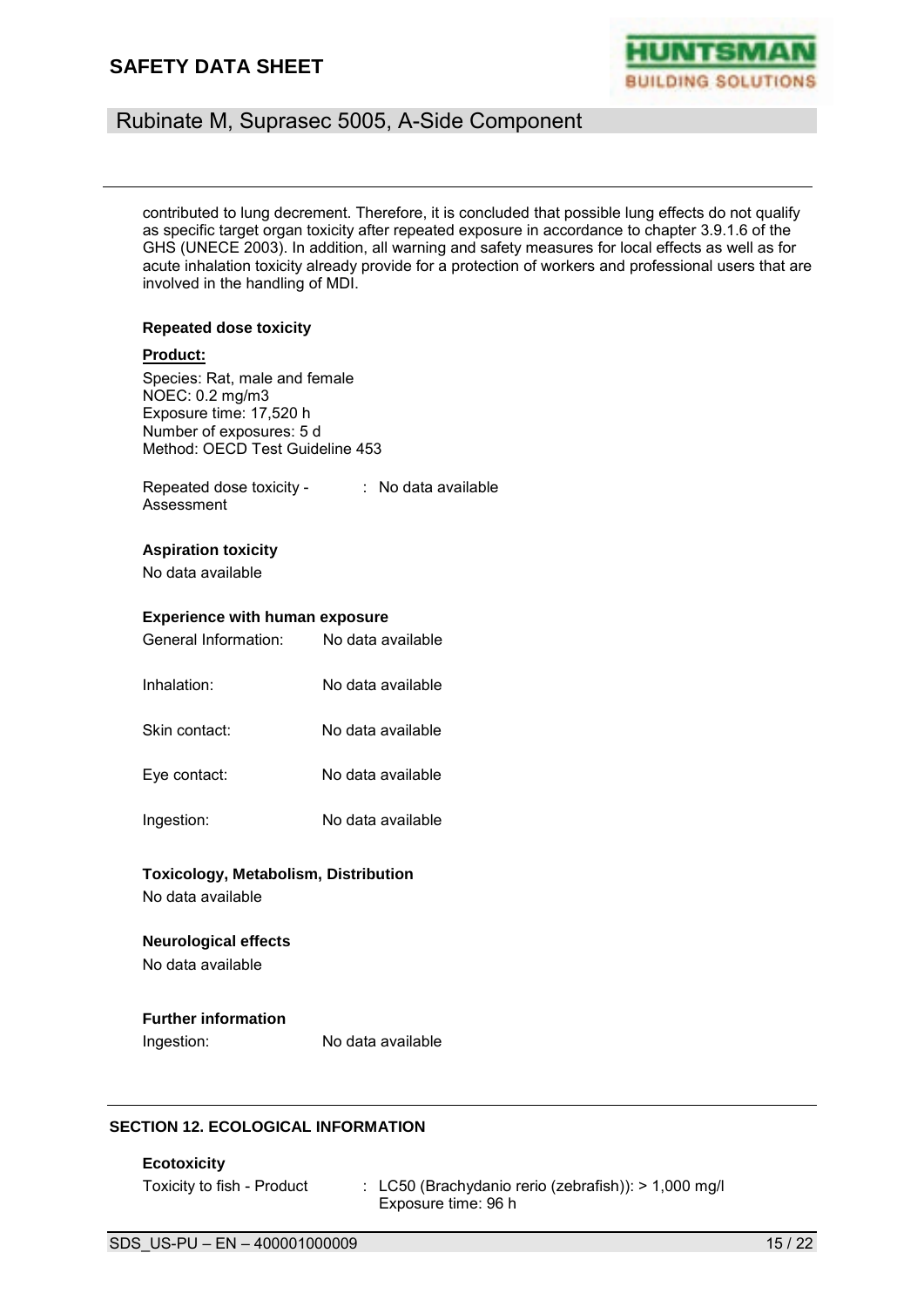

# Rubinate M, Suprasec 5005, A-Side Component

|                                                                                        | Test Type: static test<br>Test substance: Fresh water<br>Method: OECD Test Guideline 203                                                                                                      |
|----------------------------------------------------------------------------------------|-----------------------------------------------------------------------------------------------------------------------------------------------------------------------------------------------|
|                                                                                        | $LC0:$ > 1,000 mg/l<br>Exposure time: 96 h                                                                                                                                                    |
| Toxicity to daphnia and other<br>aquatic invertebrates -<br>Product                    | $\therefore$ EC50 (Daphnia magna (Water flea)): > 1,000 mg/l<br>Exposure time: 24 h<br>Test Type: static test<br>Test substance: Fresh water<br>Method: OECD Test Guideline 202               |
| Toxicity to algae/aquatic<br>plants - Product                                          | $\therefore$ EC50 (Desmodesmus subspicatus (green algae)): > 1,640<br>mg/l<br>Exposure time: 72 h<br>Test Type: static test<br>Test substance: Fresh water<br>Method: OECD Test Guideline 201 |
| M-Factor (Acute aquatic<br>toxicity)                                                   | : No data available                                                                                                                                                                           |
| Toxicity to fish (Chronic<br>toxicity)                                                 | : No data available                                                                                                                                                                           |
| Toxicity to daphnia and other<br>aquatic invertebrates<br>(Chronic toxicity) - Product | : NOEC (Daphnia magna (Water flea)): >= 10 mg/l<br>Exposure time: 21 d<br>Test Type: semi-static test<br>Test substance: Fresh water<br>Method: OECD Test Guideline 211                       |
| M-Factor (Chronic aquatic<br>toxicity)                                                 | : No data available                                                                                                                                                                           |
| Toxicity to microorganisms -<br>Product                                                | $\therefore$ EC50 (activated sludge): > 100 mg/l<br>Exposure time: 3 h<br>Test Type: static test<br>Test substance: Fresh water<br>Method: OECD Test Guideline 209                            |
| Toxicity to soil dwelling<br>organisms - Product                                       | : EC50 (Eisenia fetida (earthworms)): > 1,000 mg/kg<br>Exposure time: 336 h<br>Method: OECD Test Guideline 207                                                                                |
| Plant toxicity                                                                         | No data available                                                                                                                                                                             |
| Sediment toxicity                                                                      | : No data available                                                                                                                                                                           |
| Toxicity to terrestrial<br>organisms                                                   | No data available                                                                                                                                                                             |
| <b>Ecotoxicology Assessment</b><br>Acute aquatic toxicity                              | No data available                                                                                                                                                                             |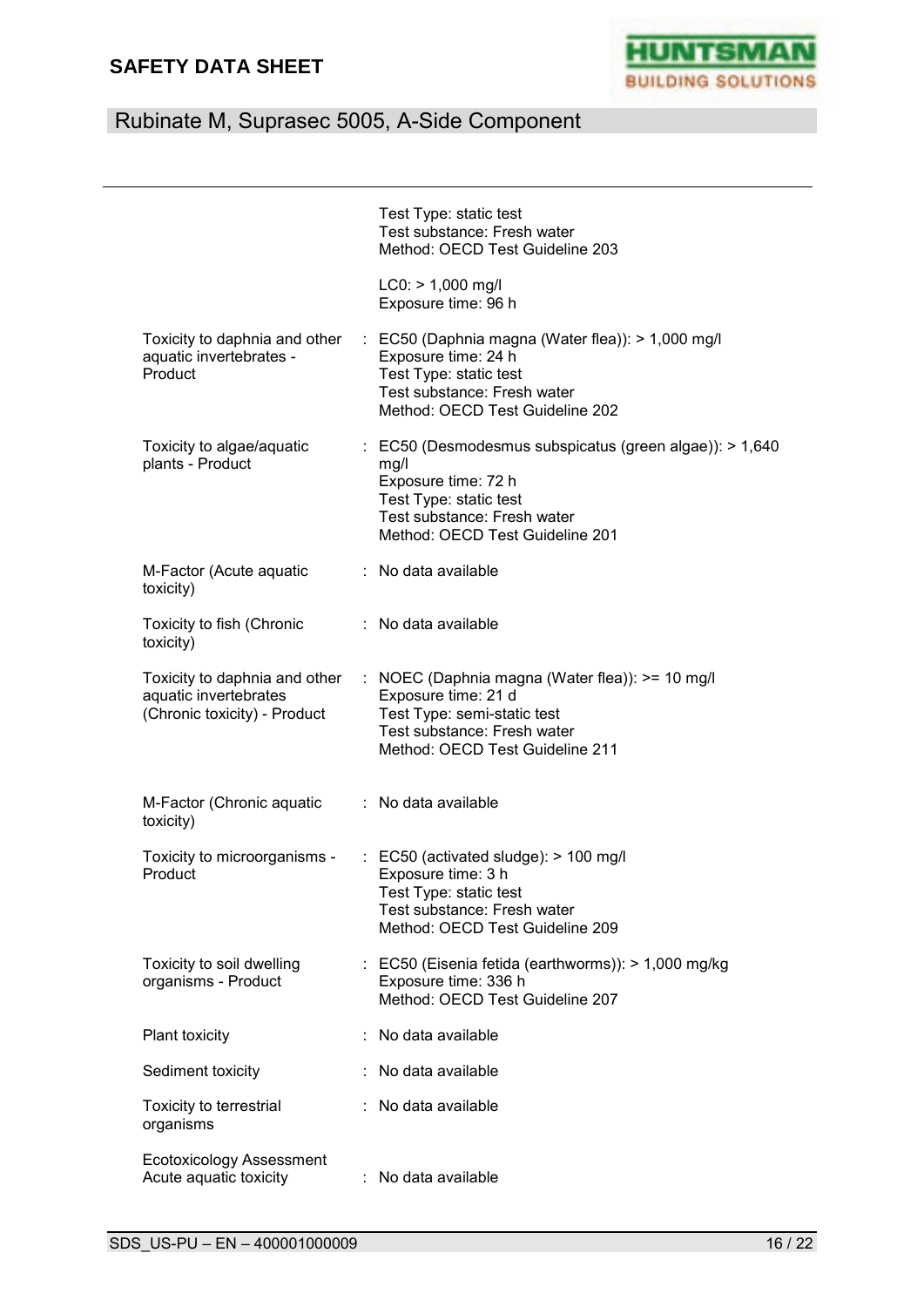

# Rubinate M, Suprasec 5005, A-Side Component

| Chronic aquatic toxicity                                                 |    | : No data available                                                                                                                                                                          |
|--------------------------------------------------------------------------|----|----------------------------------------------------------------------------------------------------------------------------------------------------------------------------------------------|
| <b>Toxicity Data on Soil</b>                                             |    | : No data available                                                                                                                                                                          |
| Other organisms relevant to<br>the environment                           | ÷. | No data available                                                                                                                                                                            |
| <b>Persistence and degradability</b><br>Biodegradability - Product       |    | Inoculum: Domestic sewage<br>Concentration: 30 mg/l<br>Result: Not biodegradable<br>Biodegradation: 0 %<br>Exposure time: 28 d<br>Method: Inherent Biodegradability: Modified MITI Test (II) |
| <b>Biochemical Oxygen</b><br>Demand (BOD)                                |    | : No data available                                                                                                                                                                          |
| Chemical Oxygen Demand<br>(COD)                                          | ÷. | No data available                                                                                                                                                                            |
| BOD/COD                                                                  |    | No data available                                                                                                                                                                            |
| ThOD                                                                     |    | No data available                                                                                                                                                                            |
| <b>BOD/ThOD</b>                                                          |    | No data available                                                                                                                                                                            |
| Dissolved organic carbon<br>(DOC)                                        | t. | No data available                                                                                                                                                                            |
| Physico-chemical<br>removability                                         |    | : No data available                                                                                                                                                                          |
| <b>Components:</b><br>Diphenylmethanediisocyanate:<br>Stability in water |    | Degradation half life(DT50): 0.8 d (77 °F / 25 °C)<br>Method: No information available.<br>Remarks: Fresh water                                                                              |
| 4,4'-methylenediphenyl diisocyanate:<br>Stability in water               |    | Degradation half life(DT50): 20 hrs (77 °F / 25 °C)<br>Remarks: Fresh water                                                                                                                  |
| Photodegradation                                                         |    | : No data available                                                                                                                                                                          |
| Impact on Sewage<br>Treatment                                            |    | No data available                                                                                                                                                                            |
| <b>Bioaccumulative potential</b>                                         |    |                                                                                                                                                                                              |
| <b>Bioaccumulation - Product</b>                                         | t. | Species: Cyprinus carpio (Carp)<br>Bioconcentration factor (BCF): 200<br>Remarks: Bioaccumulation is unlikely.                                                                               |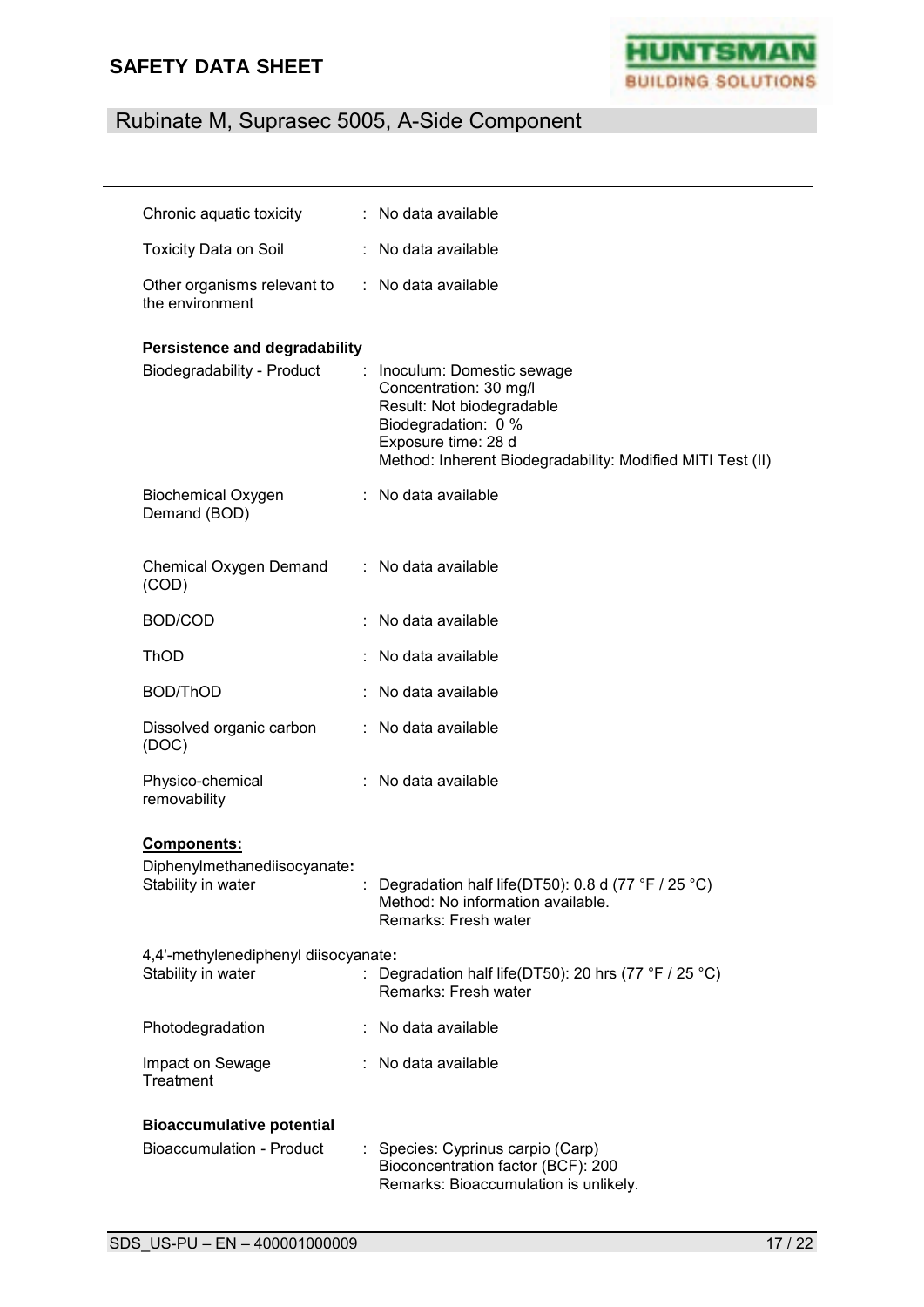

# Rubinate M, Suprasec 5005, A-Side Component

| Components:                                                                        |  |                                                                                                                                                                                  |  |  |
|------------------------------------------------------------------------------------|--|----------------------------------------------------------------------------------------------------------------------------------------------------------------------------------|--|--|
| 4,4'-methylenediphenyl diisocyanate:<br>Partition coefficient: n-<br>octanol/water |  | : $log Pow: 4.51 (68 °F / 20 °C)$<br>pH: 7                                                                                                                                       |  |  |
|                                                                                    |  | Method: OECD Test Guideline 117                                                                                                                                                  |  |  |
| <b>Mobility in soil</b>                                                            |  |                                                                                                                                                                                  |  |  |
| Mobility                                                                           |  | : No data available                                                                                                                                                              |  |  |
| Distribution among<br>environmental compartments                                   |  | No data available                                                                                                                                                                |  |  |
| Stability in soil                                                                  |  | : No data available                                                                                                                                                              |  |  |
| Other adverse effects                                                              |  |                                                                                                                                                                                  |  |  |
| Environmental fate and<br>pathways                                                 |  | : No data available                                                                                                                                                              |  |  |
| Results of PBT and vPvB<br>assessment                                              |  | $\therefore$ No data available                                                                                                                                                   |  |  |
| <b>Endocrine disrupting</b><br>potential                                           |  | : No data available                                                                                                                                                              |  |  |
| Adsorbed organic bound<br>halogens (AOX)                                           |  | : No data available                                                                                                                                                              |  |  |
|                                                                                    |  |                                                                                                                                                                                  |  |  |
| Hazardous to the ozone layer<br>Ozone-Depletion Potential                          |  | Regulation: 40 CFR Protection of Environment; Part 82                                                                                                                            |  |  |
|                                                                                    |  | Protection of Stratospheric Ozone - CAA Section 602 Class I<br>Substances                                                                                                        |  |  |
|                                                                                    |  | Remarks: This product neither contains, nor was<br>manufactured with a Class I or Class II ODS as defined by the<br>U.S. Clean Air Act Section 602 (40 CFR 82, Subpt. A, App.A + |  |  |
|                                                                                    |  | B).                                                                                                                                                                              |  |  |
| Additional ecological<br>information                                               |  | : No data available                                                                                                                                                              |  |  |
| Global warming potential<br>(GWP)                                                  |  | : No data available                                                                                                                                                              |  |  |

#### **SECTION 13. DISPOSAL CONSIDERATIONS**

| <b>Disposal methods</b> |                                                                                                                                                                             |
|-------------------------|-----------------------------------------------------------------------------------------------------------------------------------------------------------------------------|
| Waste from residues     | : Do not dispose of waste into sewer.<br>Do not contaminate ponds, waterways or ditches with<br>chemical or used container.<br>Send to a licensed waste management company. |
| Contaminated packaging  | : Empty remaining contents.<br>Dispose of as unused product.                                                                                                                |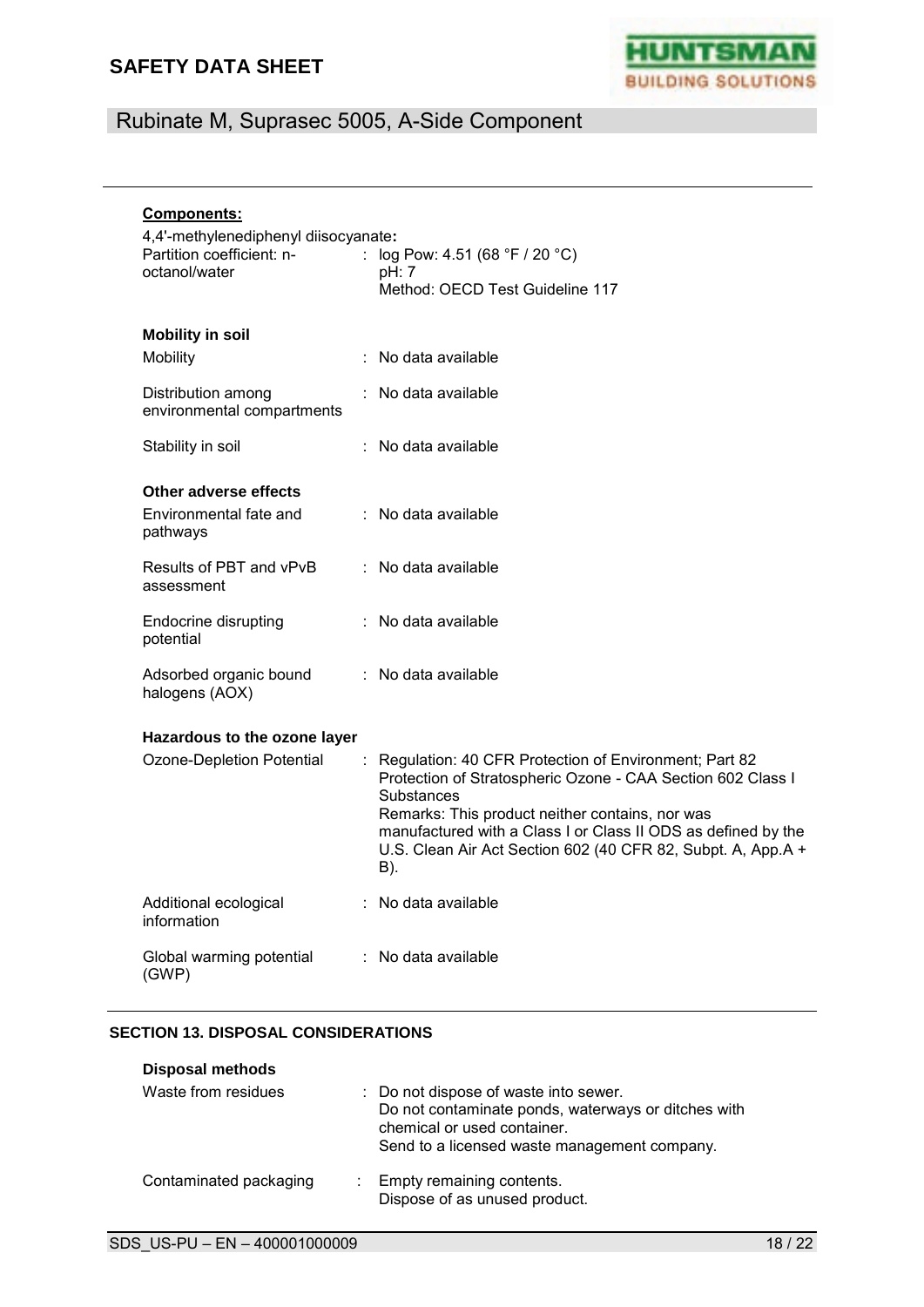

Do not re-use empty containers.

#### **SECTION 14. TRANSPORT INFORMATION**

#### **International Regulations**

#### **IATA**

Not regulated as dangerous goods

#### **IMDG**

Not regulated as dangerous goods

#### **Transport in bulk according to Annex II of MARPOL 73/78 and the IBC Code**

Not applicable for product as supplied.

#### **National Regulations**

#### **DOT Classification**

| UN/ID/NA number      | $\therefore$ NA 3082                                                              |
|----------------------|-----------------------------------------------------------------------------------|
| Proper shipping name | : OTHER REGULATED SUBSTANCES, LIQUID, N.O.S.<br>(Methylene Diphenyl Diisocyanate) |
| Class                | : 9                                                                               |
| Packing group        | : III                                                                             |
| Labels               | : Class 9 - Miscellaneous dangerous substances and articles                       |
| <b>ERG Code</b>      | : 171                                                                             |
| Marine pollutant     | no                                                                                |

#### **Special precautions for user**

The transport classification(s) provided herein are for informational purposes only, and solely based upon the properties of the unpackaged material as it is described within this Safety Data Sheet. Transportation classifications may vary by mode of transportation, package sizes, and variations in regional or country regulations.

#### **SECTION 15. REGULATORY INFORMATION**

#### **EPCRA - Emergency Planning and Community Right-to-Know Act**

#### **CERCLA Reportable Quantity**

| l Components                           | CAS-No.  |       | Component RQ   Calculated product RQ |
|----------------------------------------|----------|-------|--------------------------------------|
|                                        |          | (lbs) | (lbs)                                |
| 4,4'-methylenediphenyl<br>diisocvanate | 101-68-8 | 5000  | 11904                                |
| chlorobenzene                          | 108-90-7 | 100   |                                      |

\*: Calculated RQ exceeds reasonably attainable upper limit.

**SARA 311/312 Hazards** : Acute toxicity (any route of exposure) Skin corrosion or irritation Serious eye damage or eye irritation Respiratory or skin sensitisation Specific target organ toxicity (single or repeated exposure)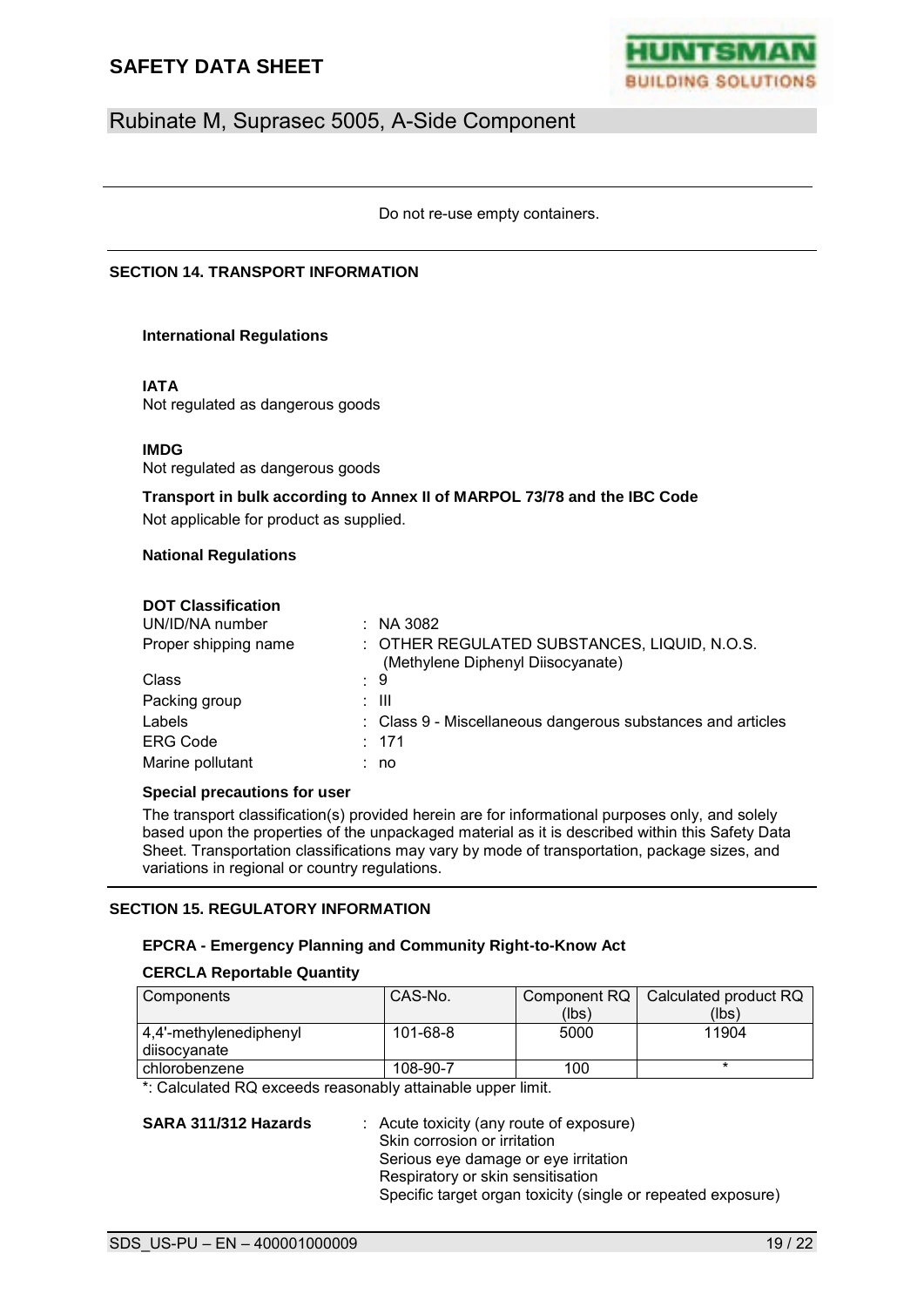

| <b>SARA 313</b>                                                                                        | $\therefore$ The following components are subject to reporting levels<br>established by SARA Title III, Section 313: |           |                  |
|--------------------------------------------------------------------------------------------------------|----------------------------------------------------------------------------------------------------------------------|-----------|------------------|
|                                                                                                        | Diphenylmethanediisocyan<br>ate                                                                                      | 9016-87-9 | $>= 50 - 570$ %  |
|                                                                                                        | 4,4'-methylenediphenyl<br>diisocyanate                                                                               | 101-68-8  | $>=$ 30 - < 50 % |
| The following chemical(s) are listed as HAP under the U.S. Clean Air Act, Section 12 (40 CFR<br>$61$ : |                                                                                                                      |           |                  |

4,4'-methylenediphenyl diisocyanate 101-68-8

#### **California Prop. 65**

This product does not contain any chemicals known to State of California to cause cancer, birth defects, or any other reproductive harm.

|               | The components of this product are reported in the following inventories: |
|---------------|---------------------------------------------------------------------------|
| <b>CH INV</b> | : On the inventory, or in compliance with the inventory                   |
| DSL           | : All components of this product are on the Canadian DSL                  |
| <b>AICS</b>   | : On the inventory, or in compliance with the inventory                   |
| <b>NZIoC</b>  | : On the inventory, or in compliance with the inventory                   |
| <b>ENCS</b>   | : On the inventory, or in compliance with the inventory                   |
| <b>KECI</b>   | : On the inventory, or in compliance with the inventory                   |
| <b>PICCS</b>  | : On the inventory, or in compliance with the inventory                   |
| <b>IECSC</b>  | : On the inventory, or in compliance with the inventory                   |
| <b>TCSI</b>   | : On the inventory, or in compliance with the inventory                   |
| <b>TSCA</b>   | : On the inventory, or in compliance with the inventory                   |

#### **Inventories**

AICS (Australia), DSL (Canada), IECSC (China), REACH (European Union), ENCS (Japan), ISHL (Japan), KECI (Korea), NZIoC (New Zealand), PICCS (Philippines), TCSI (Taiwan), TSCA (USA)

### **TSCA - 5(a) Significant New Use Rule List of Chemicals**

No substances are subject to a Significant New Use Rule.

#### **US. Toxic Substances Control Act (TSCA) Section 12(b) Export Notification (40 CFR 707, Subpt D)**

No substances are subject to TSCA 12(b) export notification requirements.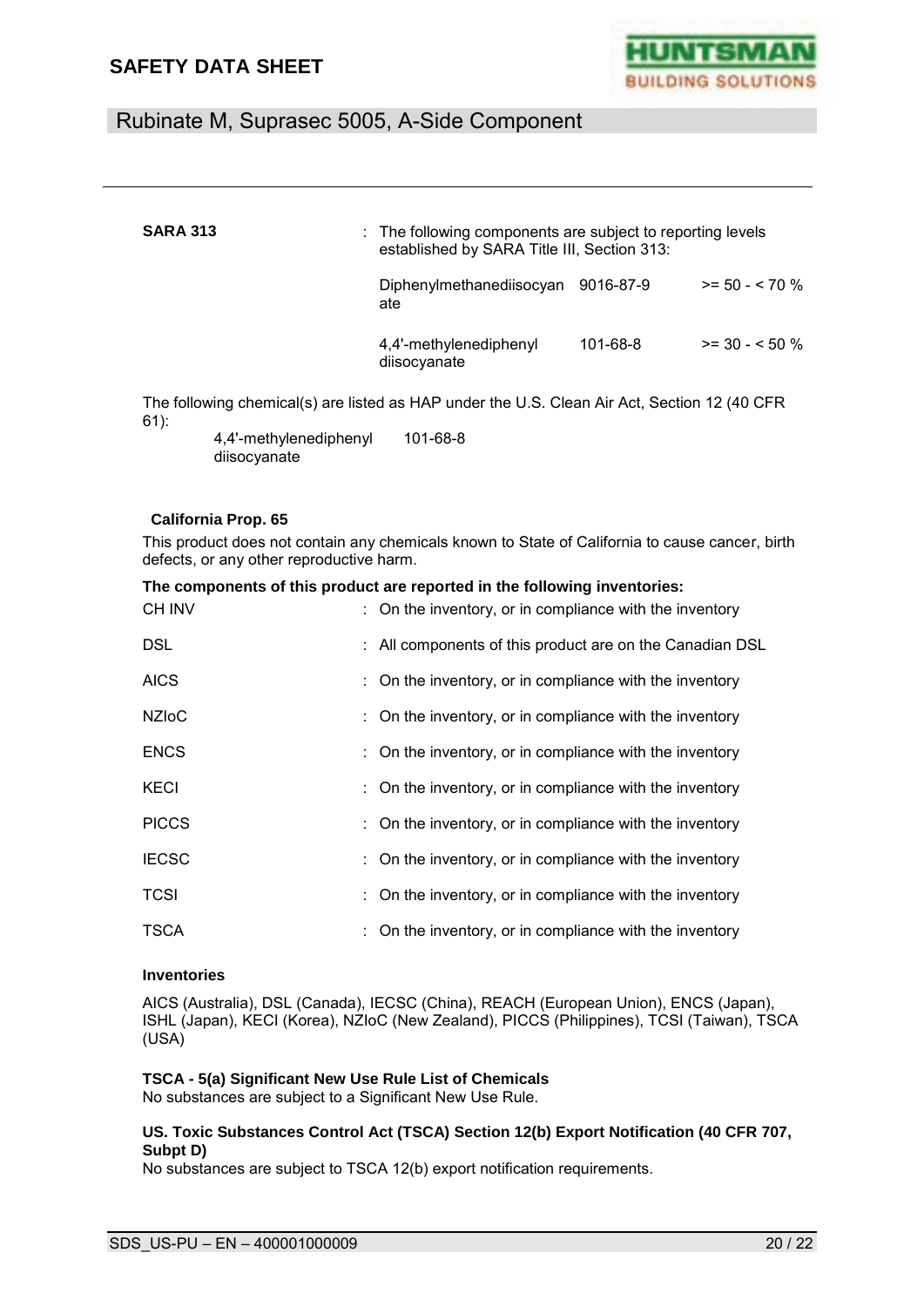**SECTION 16. OTHER INFORMATION**



### Rubinate M, Suprasec 5005, A-Side Component

#### **Further information NFPA 704: HMIS® IV:**  HMIS® ratings are based on a 0-4 rating scale, with 0 representing minimal hazards or risks, and 4 representing significant hazards or risks. The "\*" represents a chronic hazard, while the "/" represents the absence of a chronic hazard Flammability Health Instability **2 0**  Special hazard **FLAMMABILITY 1 PHYSICAL HAZARD HEALTH 0 \* 2 1**

Liquid decontaminants (percentages by weight or volume) : Decontaminant 1 : \*- sodium carbonate : 5 - 10 % \*- liquid detergent : 0.2 - 2 % \*- water : to make up to 100 % Decontaminant 2 : \*- concentrated ammonia solution : 3 - 8 % \*- liquid detergent : 0.2 - 2 % \*-

water : to make up to 100 %

Decontaminant 1 reacts slower with diisocyanates but is more environmentally friendly than decontaminant 2.

Decontaminant 2 contains ammonia. Ammonia presents health hazards. (See supplier safety information.)

| <b>Revision Date</b> | : 11/19/2019                                                                                   |
|----------------------|------------------------------------------------------------------------------------------------|
| <b>ACGIH</b>         | : USA. ACGIH Threshold Limit Values (TLV)                                                      |
| NIOSH REL            | : USA. NIOSH Recommended Exposure Limits                                                       |
| OSHA Z-1             | : USA. Occupational Exposure Limits (OSHA) - Table Z-1<br>Limits for Air Contaminants          |
| ACGIH / TWA          | : 8-hour, time-weighted average                                                                |
| NIOSH REL / TWA      | : Time-weighted average concentration for up to a 10-hour<br>workday during a 40-hour workweek |
| NIOSH REL / C        | Ceiling value not be exceeded at any time.                                                     |
| OSHA Z-1 / C         | Ceiling                                                                                        |

The information and recommendations in this publication are to the best of our knowledge, information and belief accurate at the date of publication, NOTHING HEREIN IS TO BE CONSTRUED AS A WARRANTY, EXPRESS OR OTHERWISE.

IN ALL CASES, IT IS THE RESPONSIBILITY OF THE USER TO DETERMINE THE APPLICABILITY OF SUCH INFORMATION AND RECOMMENDATIONS AND THE SUITABILITY OF ANY PRODUCT FOR ITS OWN PARTICULAR PURPOSE.